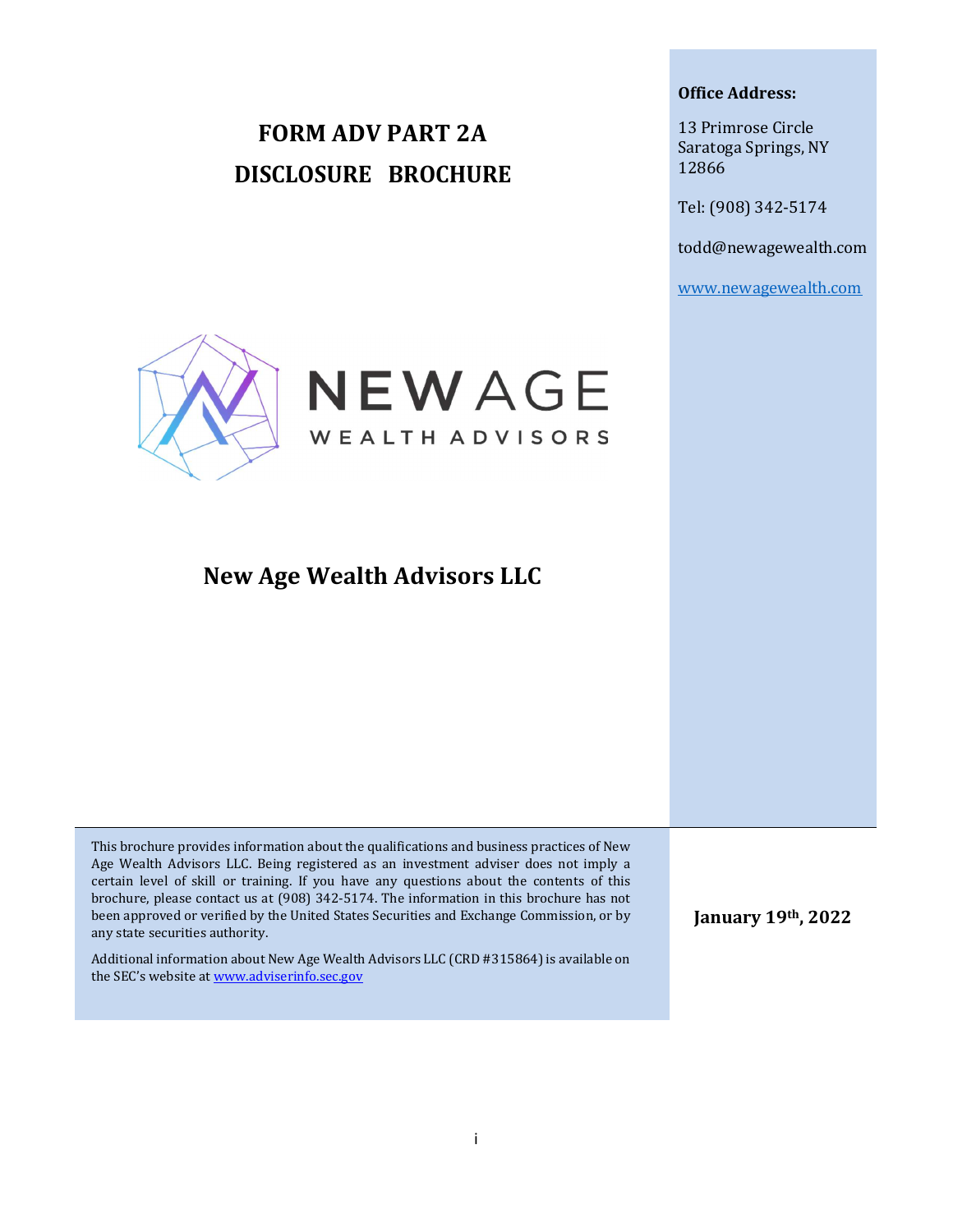## Item 2: Material Changes

### Annual Update

The Material Changes section of this brochure will be updated annually or when material changes occur since the previous release of the Firm Brochure.

### Material Changes since the Last Update

New Age Wealth Advisors LLC, formerly Inside Edge Capital Management LLC, has the following material changes to report. Material changes relate to New Age Wealth Advisors LLC's policies, practices or conflicts of interests.

• Inside Edge Capital Management LLC has changed its name to New Age Wealth Advisors LLC.

#### Full Brochure Available

This Firm Brochure being delivered is the complete brochure for the Firm.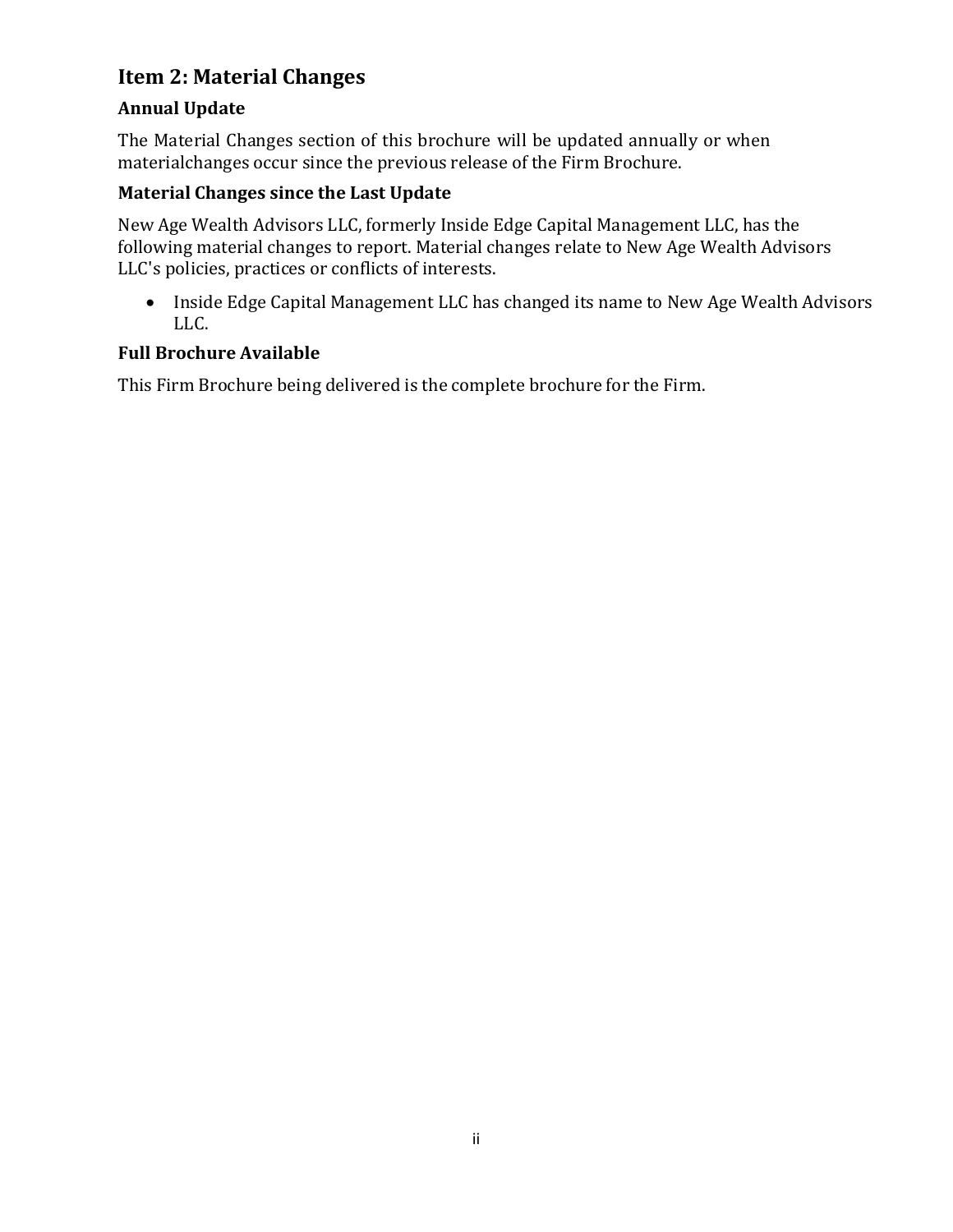## **Item 3: Table of Contents**

| Material Relationships Maintained by this Advisory Business and Conflicts of Interest 13           |  |
|----------------------------------------------------------------------------------------------------|--|
| Recommendations or Selections of Other Investment Advisors and Conflicts of Interest 14            |  |
| Item 11: Code of Ethics, Participation or Interest in Client Transactions and Personal Trading  14 |  |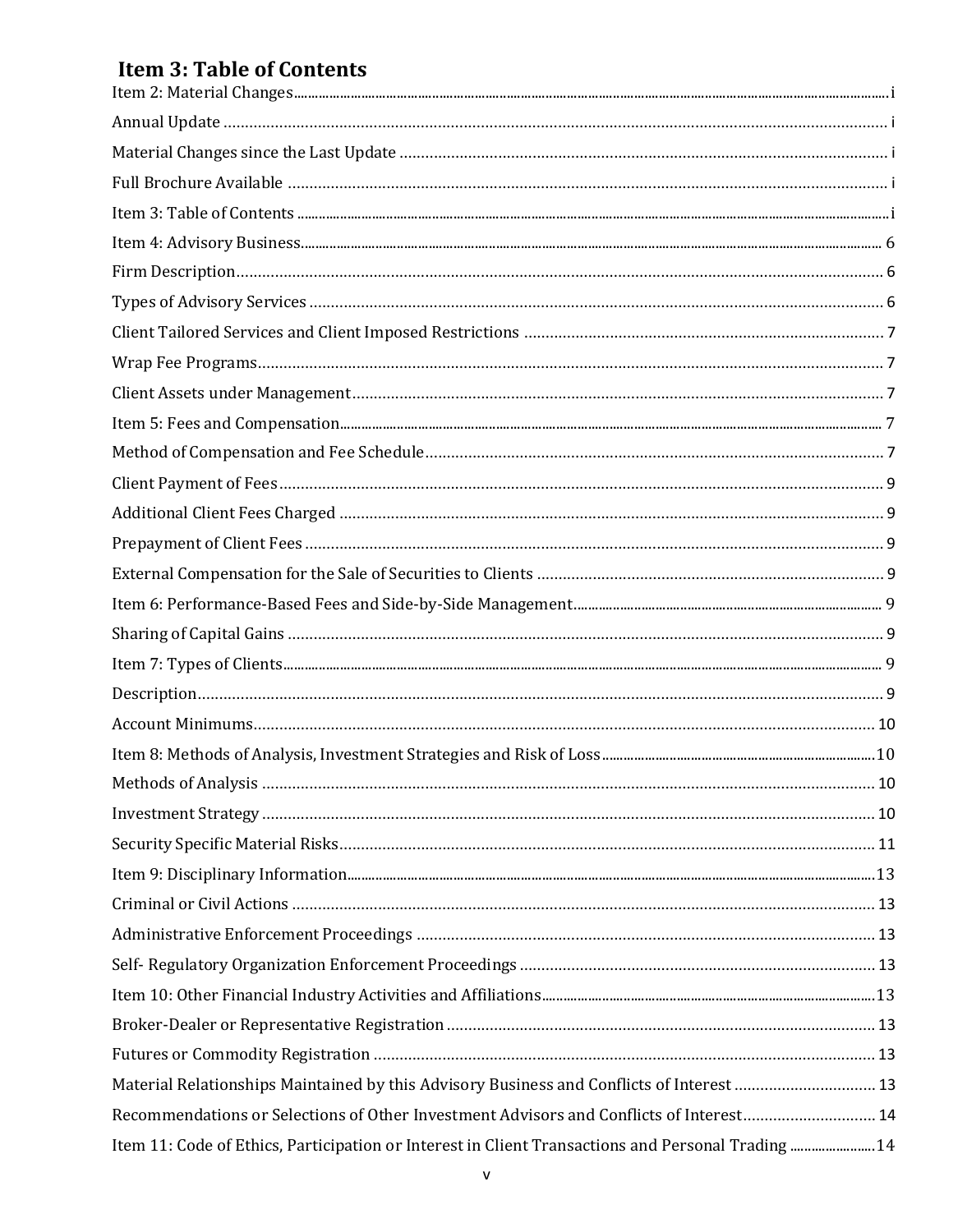| Investment Recommendations Involving a Material Financial Interest and Conflict of Interest  15            |  |
|------------------------------------------------------------------------------------------------------------|--|
| Advisory Firm Purchase of Same Securities Recommended to Clients and Conflicts of Interest 15              |  |
| Client Securities Recommendations or Trades and Concurrent Advisory Firm Securities Transactions and       |  |
|                                                                                                            |  |
|                                                                                                            |  |
|                                                                                                            |  |
|                                                                                                            |  |
| Schedule for Periodic Review of Client Accounts or Financial Plans and Advisory Persons Involved  17       |  |
|                                                                                                            |  |
|                                                                                                            |  |
|                                                                                                            |  |
| Economic Benefits Provided to the Advisory Firm from External Sources and Conflicts of Interest  18        |  |
|                                                                                                            |  |
|                                                                                                            |  |
|                                                                                                            |  |
|                                                                                                            |  |
|                                                                                                            |  |
|                                                                                                            |  |
|                                                                                                            |  |
|                                                                                                            |  |
|                                                                                                            |  |
| Financial Conditions Reasonably Likely to Impair Advisory Firm's Ability to MeetCommitments to Clients 19  |  |
|                                                                                                            |  |
|                                                                                                            |  |
|                                                                                                            |  |
|                                                                                                            |  |
|                                                                                                            |  |
| Disclosure of Material Facts Related to Arbitration or Disciplinary Actions Involving Management Persons19 |  |
| Material Relationship Maintained by this Advisory Business or Management persons with Issuers of           |  |
|                                                                                                            |  |
|                                                                                                            |  |
|                                                                                                            |  |
|                                                                                                            |  |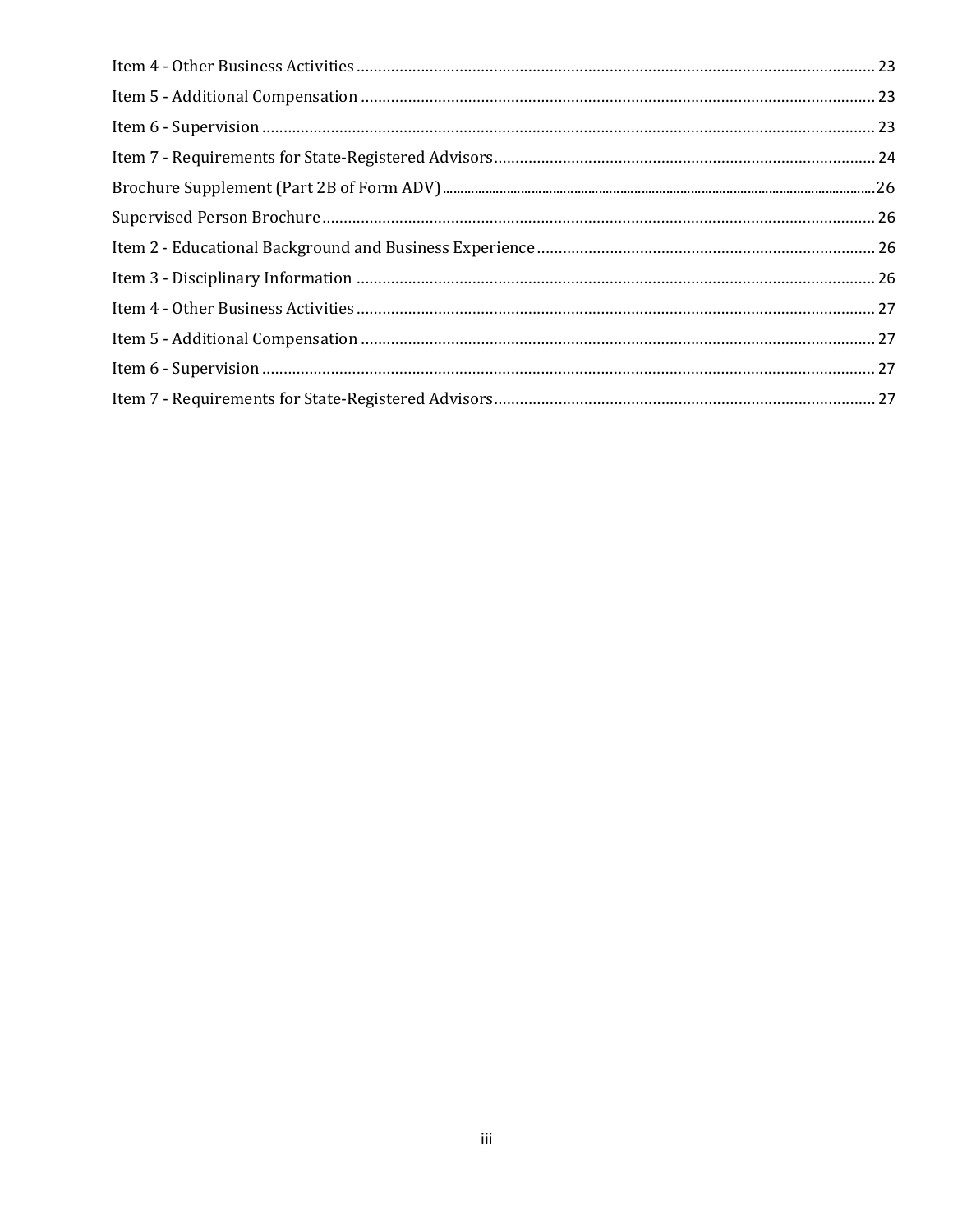## Item 4: Advisory Business

#### Firm Description

New Age Wealth Advisors LLC ("NAWA"), formerly Inside Edge Capital Management LLC, was founded in 2020. Todd Gordon is 100% owner.

#### Types of Advisory Services

#### ASSET MANAGEMENT

NAWA offers discretionary asset management services to advisory Clients. NAWA will offer Clients ongoing asset management services through determining individual investment goals, time horizons, objectives, and risk tolerance. Investment strategies, investment selection, asset allocation, portfolio monitoring and the overall investment program will be based on the above factors. The Client will authorize NAWA discretionary authority to execute selected investment program transactions as stated within the Investment Advisory Agreement.

When deemed appropriate for the Client, NAWA may hire Sub-Advisors to manage all or a portion of the assets in the Client account. NAWA has full discretion to hire and fire Sub-Advisors as they deem suitable. Sub-Advisors will maintain the models or investment strategies agreed upon between Sub-Advisor and NAWA. Sub-Advisors execute trades on behalf of NAWA in Client accounts. NAWA will be responsible for the overall direct relationship with the Client. NAWA retains the authority to terminate the Sub-Advisor relationship at NAWA's discretion.

#### FINANCIAL PLANNING AND CONSULTING

Financial planning services include a comprehensive evaluation of an investor's current and future financial state and will be provided by using currently known variables to predict future cash flows, asset values and withdrawal plans. NAWA will use current net worth, tax liabilities, asset allocation, and future retirement and estate plans in developing financial plans.

Typical topics reviewed in a financial plan may include but are not limited to:

• Financial goals: Based on an individual's or a family's clearly defined financial goals, including funding a college education for the children, buying a larger home, starting a business, retiring on time, or leaving a legacy. Financial goals should be quantified and set to milestones for tracking.

Personal net worth statement: A snapshot of assets and liabilities serves as a benchmark for measuring progress towards financial goals.

**Cash flow analysis:** An income and spending plan determines how much can be set aside for debt repayment, savings and investing each month.

**Retirement strategy:** A strategy for achieving retirement independent of other financial priorities. Including a strategy for accumulating the required retirement capital and its planned lifetime distribution.

• Comprehensive risk management plan: Identify all risk exposures and provide the necessary coverage to protect the family and its assets against financial loss. The risk management plan includes a full review of life and disability insurance, personal liability coverage, property and casualty coverage, and catastrophic coverage.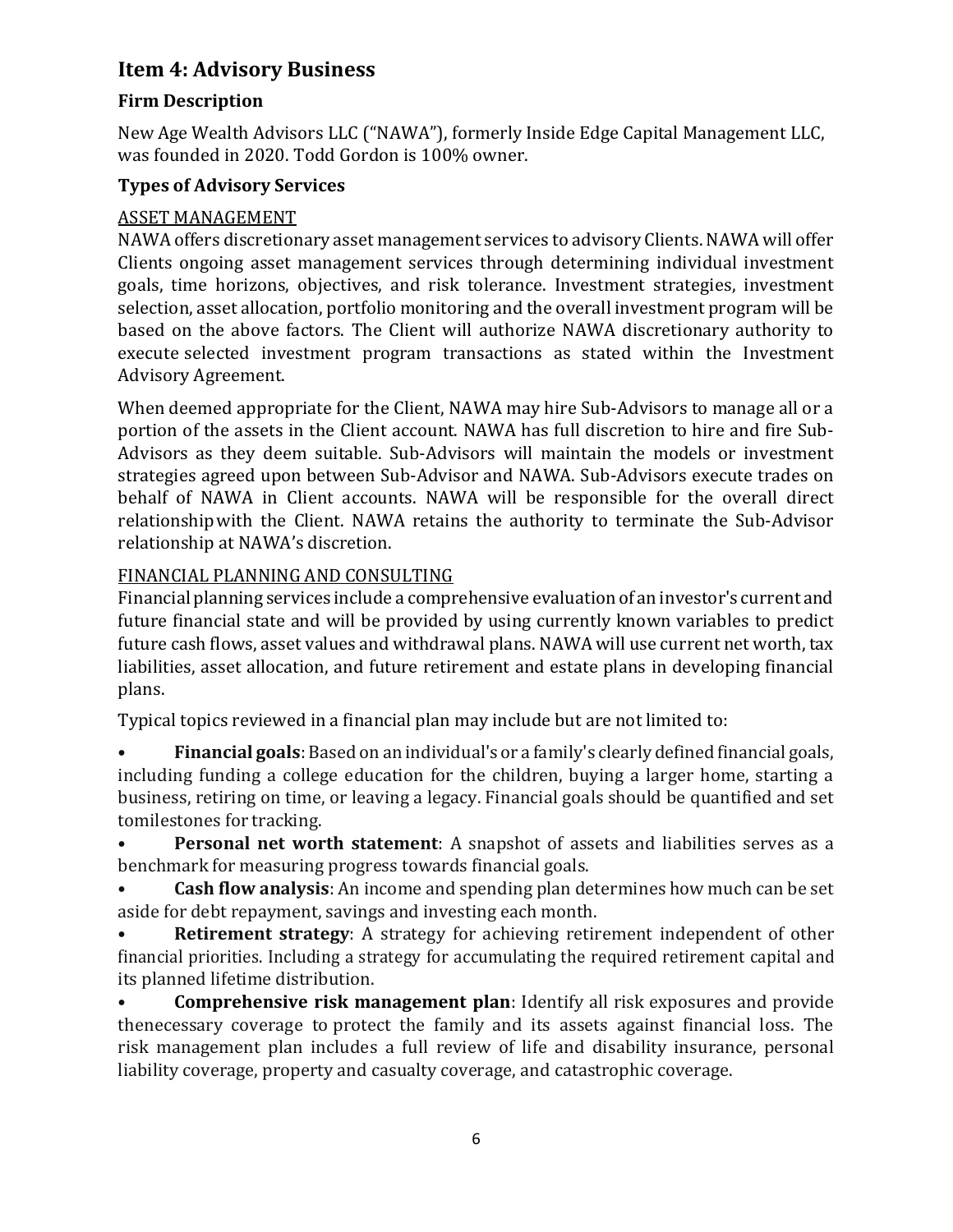**Long-term investment plan**: Include a customized asset allocation strategy based on specific investment objectives and a risk profile. This investment plan sets guidelines for selecting, buying, and selling investments and establishing benchmarks for performance review.

• Tax reduction strategy: Identify ways to minimize taxes on personal income to the extent permissible by the tax code. The strategy should include identification of tax-favored investment vehicles that can reduce taxation of investment income.

• **Estate preservation**: Help update accounts, review beneficiaries for retirement accounts and life insurance, provide a second look at your current estate planning documents, and prompt you to update your plan when the legal environment changes or you have major life events such as a marriage, death, or births.

If a conflict of interest exists between the interests of NAWA and the interests of the Client, the Client is under no obligation to act upon NAWA's recommendation. If the Client elects to act on any of the recommendations, the Client is under no obligation to affect the transaction through NAWA. Financial plans will be completed and delivered inside of ninety (90) days contingent upon timely delivery of all required documentation.

#### SEMINARS AND WORKSHOPS

NAWA holds seminars and workshops to educate the public on different types of investments and the different services they offer. The seminars are educational in nature and no specific investment or tax advice is given.

#### Client Tailored Services and Client Imposed Restrictions

The goals and objectives for each Client are documented in our Client files. Investment strategies are created that reflect the stated goals and objectives. Clients may impose restrictions on investing in certain securities or types of securities. Agreements may not be assigned without written Client consent.

#### Wrap Fee Programs

NAWA does not sponsor any wrap fee programs.

#### Client Assets under Management

As this is the initial filing of this brochure, NAWA has no Client assets under management.

## Item 5: Fees and Compensation

#### Method of Compensation and Fee Schedule

#### ASSET MANAGEMENT

NAWA offers discretionary direct asset management services to advisory Clients. NAWA charges an annual investment advisory fee based on the total assets under management as follows: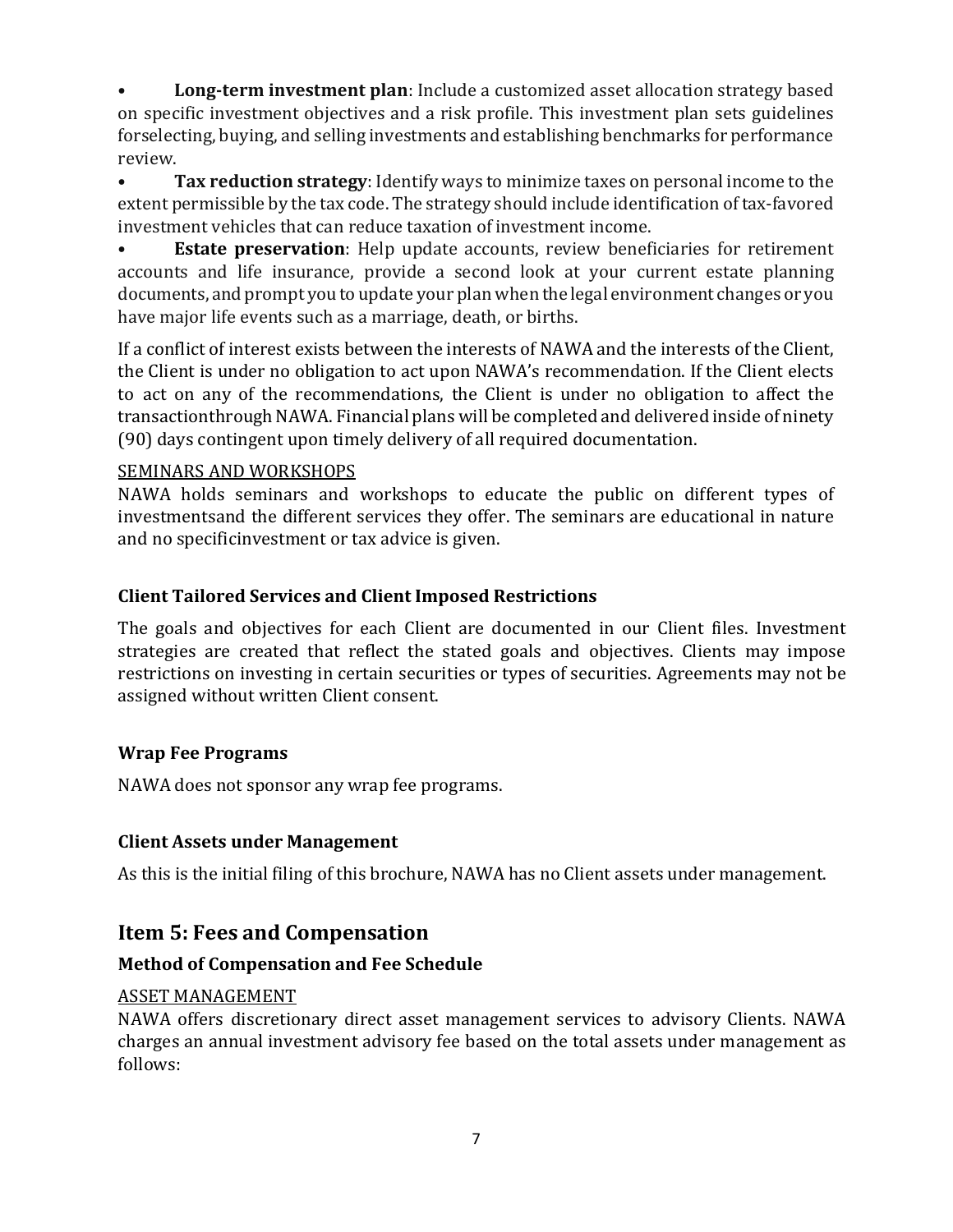| <b>Assets Under Management</b> | <b>Annual Fee</b> |
|--------------------------------|-------------------|
| $$0 - $250,000$                | 1.25%             |
| \$250,001 - \$2,000,000        | 1.00%             |
| \$2,000,001 - \$5,000,000      | .75%              |
| \$5,000,001 - \$10,000,000     | .60%              |
| Over \$10,000,000              | .40%              |

The annual fee is negotiable based upon certain criteria (e.g., historical relationship, type of assets, anticipated future earning capacity, anticipated future additional assets, dollar amounts of assets to be managed, related accounts, account composition, negotiations with Clients, etc.). Fees are billed quarterly in arrears based on the amount of assets managed as of the close of business on the last business day of the previous quarter. Any assets added to the Account during a given quarter will be charged a pro-rated fee, based on the number of days between the day the assets were added and the end of the applicable quarter, as soon as practicable.

Lower fees for comparable services may be available from other sources. Clients may terminate their account within five (5) business days of signing the Investment Advisory Agreement with no obligation and without penalty. After the initial five (5) business days, the agreement may be terminated by NAWA with thirty (30) days written notice to Client and by the Client at any time with written notice to NAWA. For accounts opened or closed midbilling period, fees will be prorated based on the days services are provided during the given period. All unpaid earned fees will be due to NAWA. Additionally, all unearned fees will be refunded to the Client. Client shall be given thirty (30) days prior written notice of any increase in fees. Any increase in fees will be acknowledged in writing by both parties before any increase in said fees occurs.

When using Sub-Advisors, the Client will not pay additional fees. The Sub-Advisors fees are inclusive of the fees charged by NAWA. If margin is utilized, the fees will be billed based on the net asset value of the account.

#### FINANCIAL PLANNING AND CONSULTING

In certain cases, NAWA charges a fixed fee for financial planning. Prior to the planning process the Client will be provided an estimated plan fee. Services are completed and delivered inside of ninety (90) days contingent upon timely delivery of all required documentation. Client may cancel within five (5) business days of signing Agreement with no obligation and without penalty. If the Client cancels after five (5) business days, any unearned fees will be refunded to the Client, or any unpaid earned fees will be due to NAWA. NAWA reserves the right to waive the fee should the Client implement the plan through NAWA. Fees for financial plans are due upon delivery of the completed plan.

#### FIXED FEES

Financial Planning Services are offered based on a flat fee of no more than \$10,000.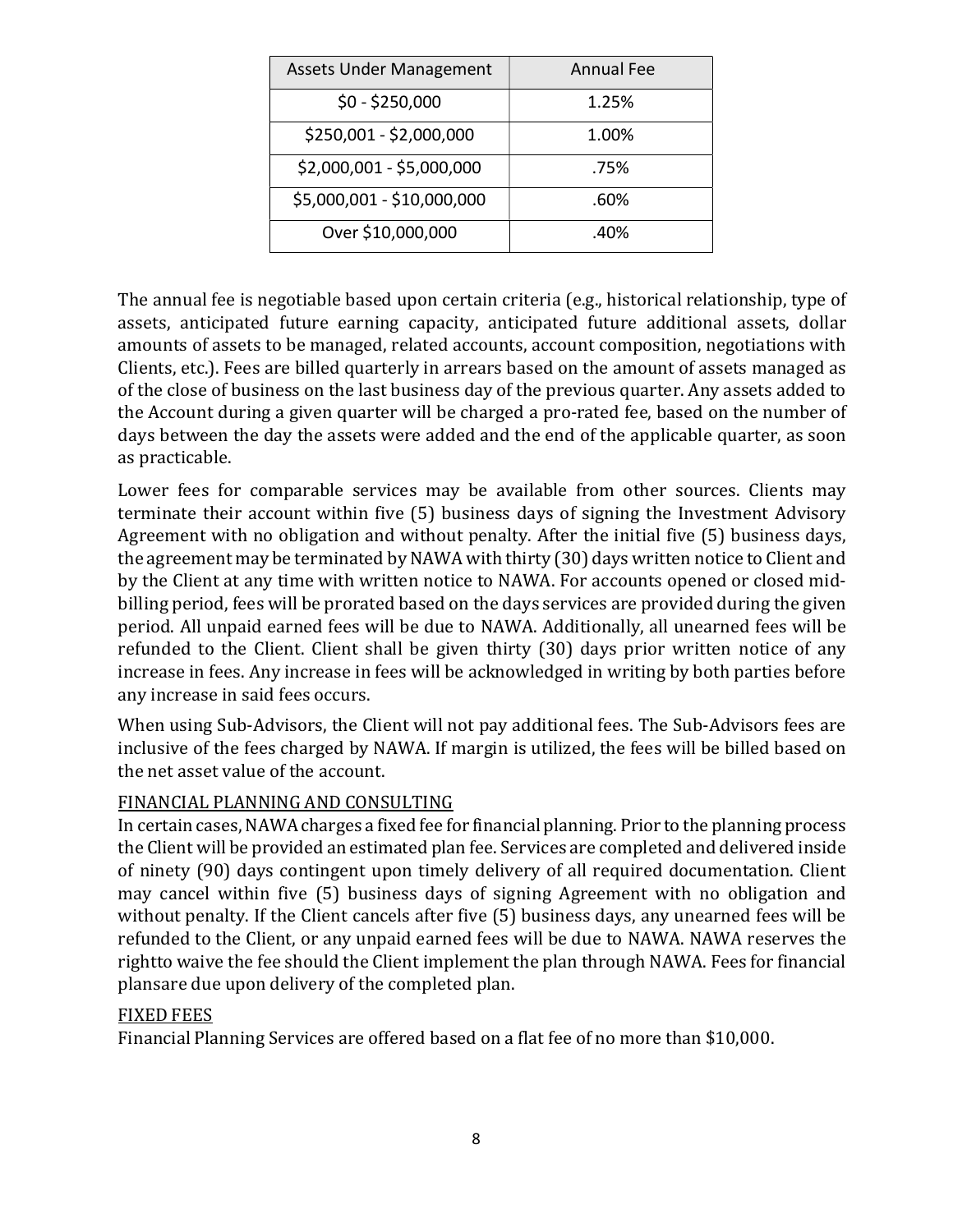#### Client Payment of Fees

Fees for asset management services are deducted from a designated Client account to facilitate billing or they may pay NAWA directly. The Client must consent in advance to direct debiting of their investment account.

Fees for financial plans will be billed to the Client and paid directly to NAWA.

#### Additional Client Fees Charged

Custodians may charge transaction fees other related costs on the purchases or sales of mutual funds, equities, bonds, options and exchange-traded funds. Mutual funds, money market funds and exchange-traded funds also charge internal management fees, which are disclosed in the fund's prospectus. Margin interest may also apply for Client electing to utilize margin on their account(s) NAWA does not receive any compensation from these fees. All of these fees are in addition to the management fee you pay to NAWA. For more details on the brokerage practices, see Item 12 of this brochure.

#### Prepayment of Client Fees

NAWA does not require any prepayment of fees of more than \$500 per Client and six months or more in advance.

Investment management fees are billed quarterly in arrears.

If the Client cancels after five (5) business days, any unearned fees will be refunded to the Client, or any unpaid earned fees will be due to NAWA.

#### External Compensation for the Sale of Securities to Clients

NAWA does not receive any external compensation for the sale of securities to Clients, nor do any of the investment advisor representatives of NAWA.

## Item 6: Performance-Based Fees and Side-by-Side Management

#### Sharing of Capital Gains

Fees are not based on a share of the capital gains or capital appreciation of managed securities.

NAWA does not use a performance-based fee structure because of the conflict of interest. Performance based compensation may create an incentive for NAWA to recommend an investment that may carry a higher degree of risk to the Client.

## Item 7: Types of Clients

#### Description

NAWA generally provides investment advice to individuals & high net worth individuals. Client relationships vary in scope and length of service.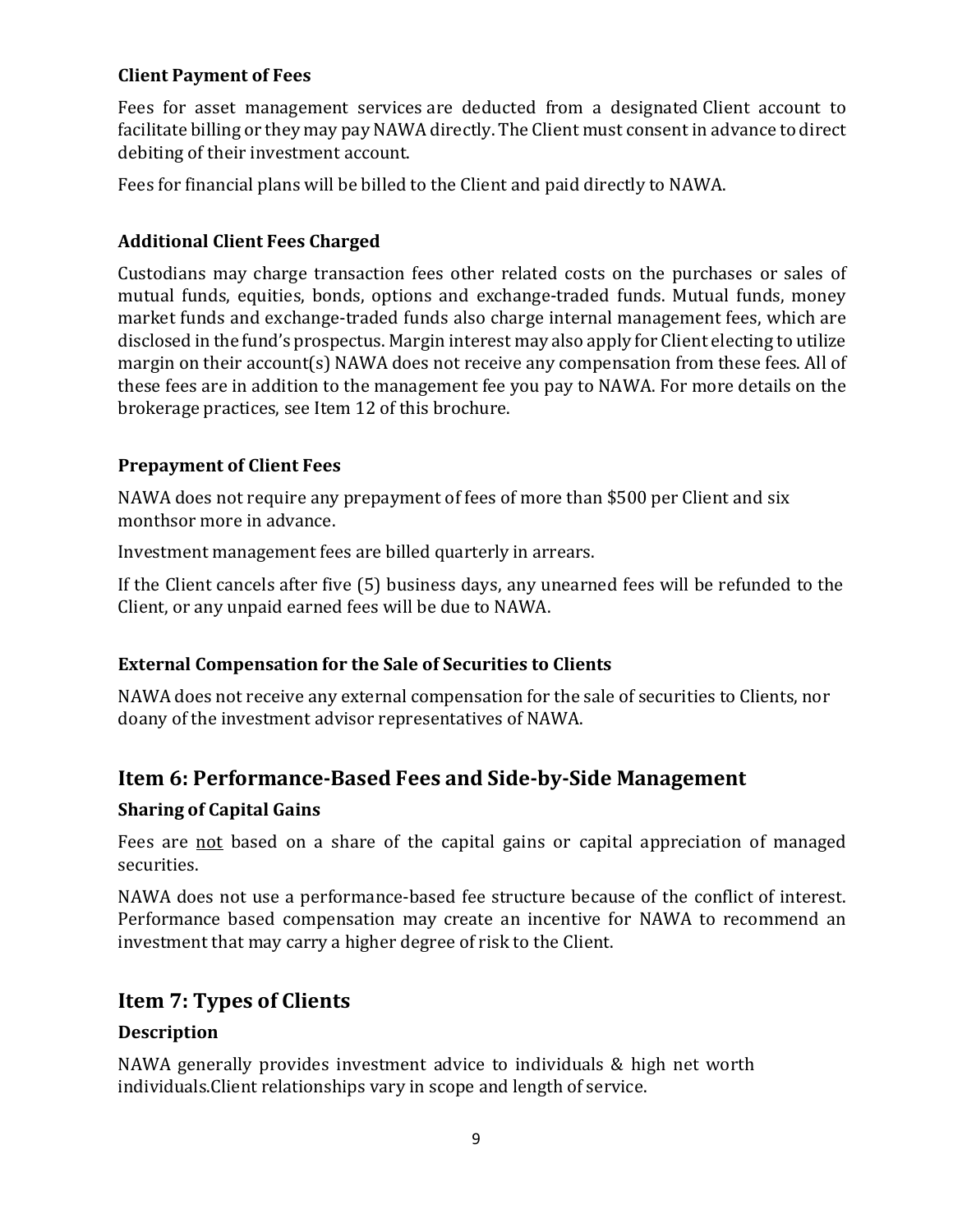#### Account Minimums

Client agrees to meet NAWA's firm minimum investment level of \$250,000. This may be adjusted at the sole discretion of the advisor depending on a variety of independent factors, including but not limited to, the complexity of the services required to service the account.

### Item 8: Methods of Analysis, Investment Strategies and Risk of Loss

#### Methods of Analysis

Security analysis methods may include fundamental analysis, technical analysis, charting, and cyclical analysis. Investing in securities involves risk of loss that Clients should be prepared to bear. Past performance is not a guarantee of future returns.

Fundamental analysis concentrates on factors that determine a company's value and expected future earnings. This strategy would normally encourage equity purchases in stocks that are undervalued or priced below their perceived value. The risk assumed is that the market will fail to reach expectations of perceived value.

Technical analysis attempts to predict a future stock price or direction based on market trends. The assumption is that the market follows discernible patterns and if these patterns can be identified then a prediction can be made. The risk is that markets do not always follow patterns and relying solely on this method may not take into account new patterns that emerge over time.

Charting analysis strategy involves using and comparing various charts to predict long and short-term performance or market trends. The risk involved in using this method is that only past performance data is considered without using other methods to crosscheck data. Using charting analysis without other methods of analysis would be making the assumption that past performance will be indicative of future performance. This may not be the case.

Cyclical analysis assumes that the markets react in cyclical patterns which, once identified, can be leveraged to provide performance. The risks with this strategy are twofold: 1) the markets do not always repeat cyclical patterns; and 2) if too many investors begin to implement this strategy, then it changes the very cycles these investors are trying to exploit.

In developing a financial plan for a Client, NAWA's analysis may include cash flow analysis, investment planning, risk management, tax planning and estate planning. Based on the information gathered, a detailed strategy is tailored to the Client's specific situation.

The main sources of information include financial newspapers and magazines, annual reports, prospectuses, and filings with the Securities and Exchange Commission.

#### Investment Strategy

The investment strategy for a specific Client is based upon the objectives stated by the Client during consultations. The Client may change these objectives at any time by providing written notice to NAWA. Each Client executes a Client profile form or similar form that documents their objectives and their desired investment strategy.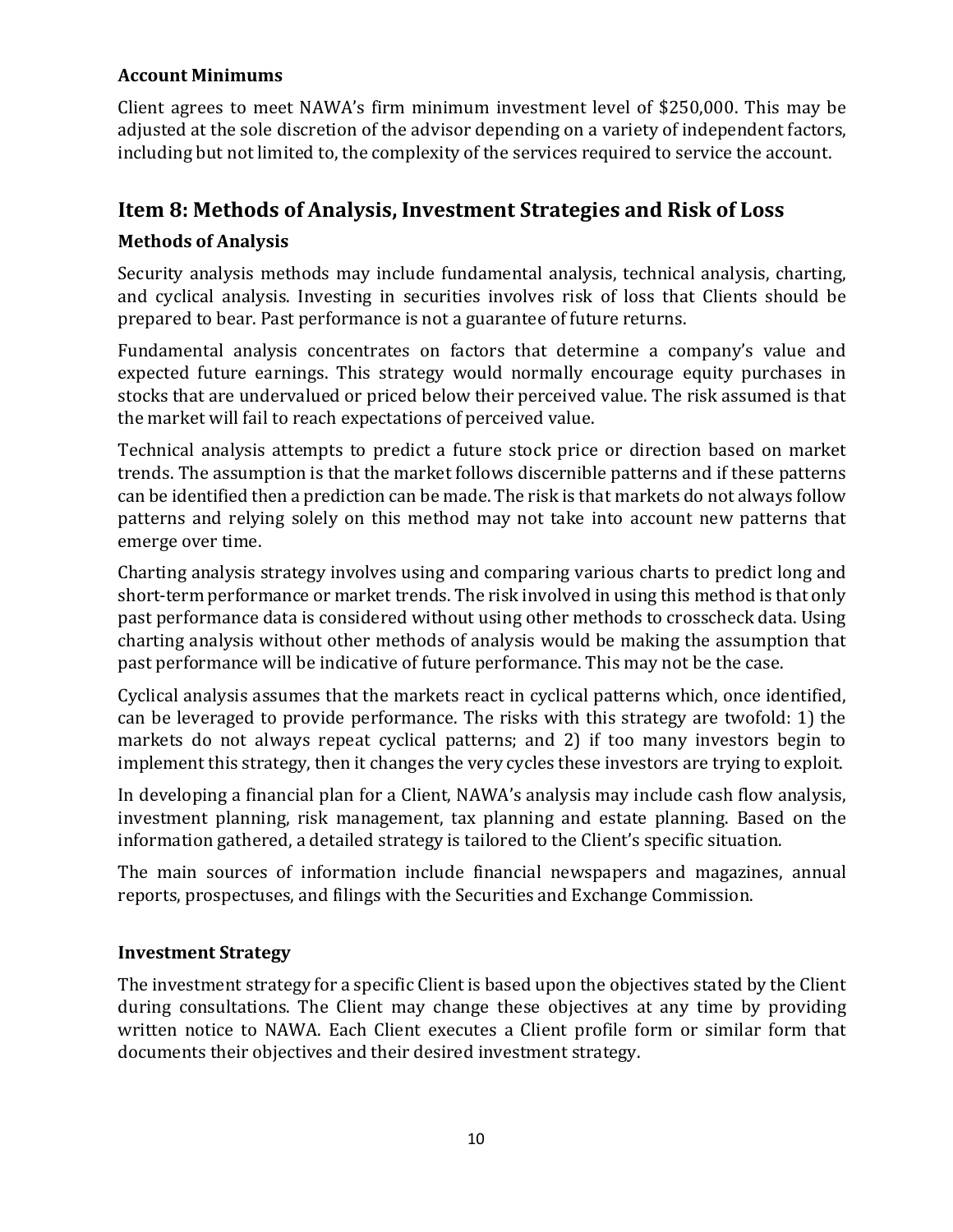Other strategies may include long-term purchases, short-term purchases, trading, and option writing (including covered options, uncovered options or spreading strategies).

## Security Specific Material Risks

All investment programs have certain risks that are borne by the investor. Our investment approach constantly keeps the risk of loss in mind. Investors face the following investment risks and should discuss these risks with NAWA:

 Market Risk: The prices of securities in which clients invest may decline in response to certain events taking place around the world, including those directly involving the companies whose securities are owned by a fund; conditions affecting the general economy; overall market changes; local, regional or global political, social or economic instability; and currency, interest rate and commodity price fluctuations. Investors should have a long-term perspective and be able to tolerate potentially sharp declines in market value.

• Interest-rate Risk: Fluctuations in interest rates may cause investment prices to fluctuate. For example, when interest rates rise, yields on existing bonds become less attractive, causing their market values to decline.

 Inflation Risk: When any type of inflation is present, a dollar today will buy more than a dollar next year, because purchasing power is eroding at the rate of inflation.

 Currency Risk: Overseas investments are subject to fluctuations in the value of the dollar against the currency of the investment's originating country. This is also referred to as exchange rate risk.

 Reinvestment Risk: This is the risk that future proceeds from investments may have to be reinvested at a potentially lower rate of return (i.e. interest rate). This primarily relates to fixed income securities.

Liquidity Risk: Liquidity is the ability to readily convert an investment into cash. Generally, assets are more liquid if many traders are interested in a standardized product. For example, Treasury Bills are highly liquid, while real estate properties are not.

• Management Risk: The advisor's investment approach may fail to produce the intended results. If the advisor's assumptions regarding the performance of a specific asset class or fund are not realized in the expected time frame, the overall performance of the client's portfolio may suffer.

• Equity Risk: Equity securities tend to be more volatile than other investment choices. The value of an individual mutual fund or ETF can be more volatile than the market as a whole. This volatility affects the value of the client's overall portfolio. Small- and mid-cap companies are subject to additional risks. Smaller companies may experience greater volatility, higher failure rates, more limited markets, product lines, financial resources, and less management experience than larger companies. Smaller companies may also have a lower trading volume, which may disproportionately affect their market price, tending to make them fall more in response to selling pressure than is the case with larger companies.

 Fixed Income Risk: The issuer of a fixed income security may not be able to make interest and principal payments when due. Generally, the lower the credit rating of a security, the greater the risk that the issuer will default on its obligation. If a rating agency gives a debt security a lower rating, the value of the debt security will decline because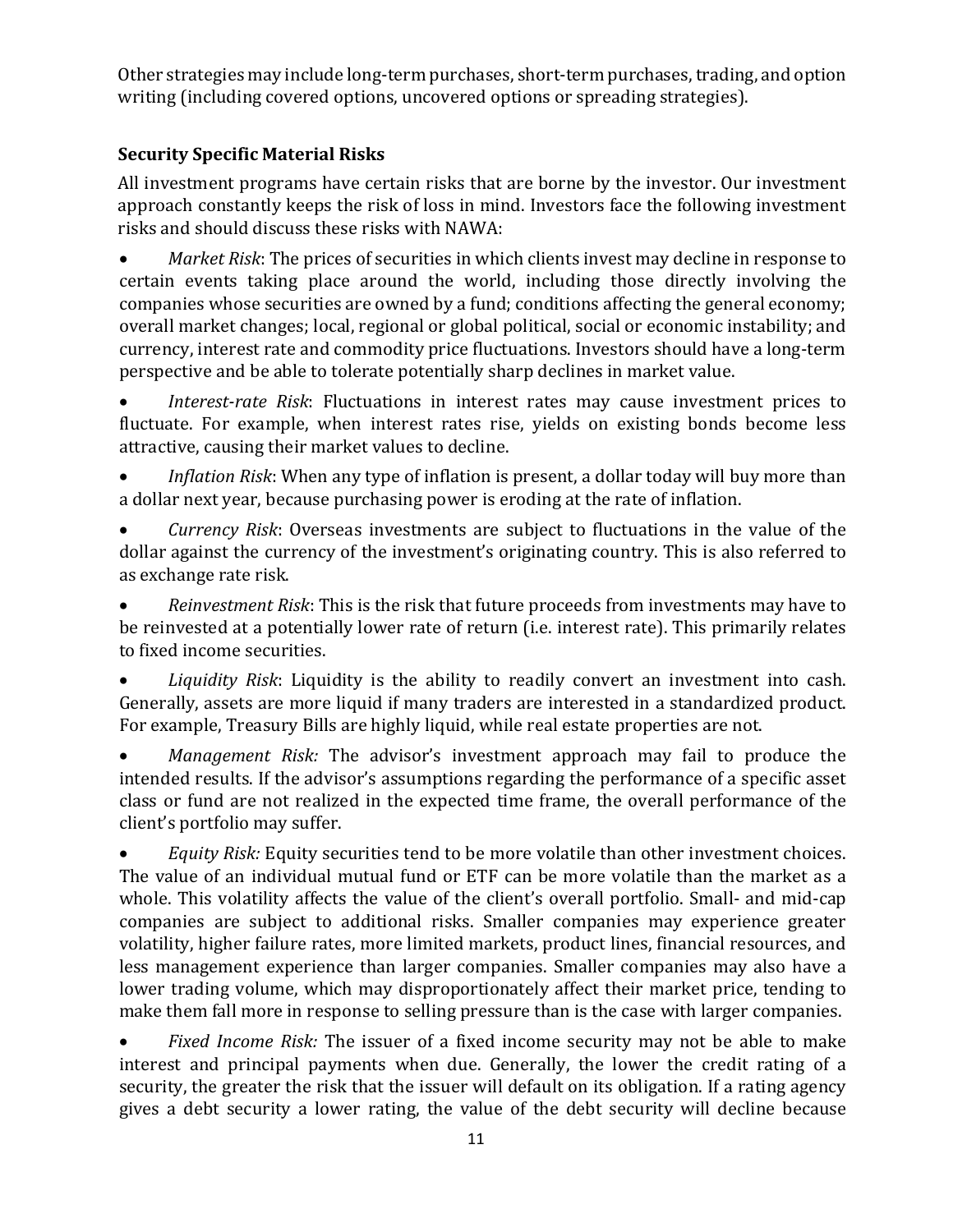investors will demand a higher rate of return. As nominal interest rates rise, the value of fixed income securities held by a fund is likely to decrease. A nominal interest rate is the sum of a real interest rate and an expected inflation rate.

• Investment Companies Risk: When a client invests in open end mutual funds or ETFs, the client indirectly bears their proportionate share of any fees and expenses payable directly by those funds. Therefore, the client will incur higher expenses, which may be duplicative. In addition, the client's overall portfolio may be affected by losses of an underlying fund and the level of risk arising from the investment practices of an underlying fund (such as the use of derivatives). ETFs are also subject to the following risks: (i) an ETF's shares may trade at a market price that is above or below their net asset value or (ii) trading of an ETF's shares may be halted if the listing exchange's officials deem such action appropriate, the shares are de-listed from the exchange, or the activation of market-wide "circuit breakers" (which are tied to large decreases in stock prices) halts stock trading generally. Adviser has no control over the risks taken by the underlying funds in which client invests.

• Long-term purchases: Long-term investments are those vehicles purchased with the intension of being held for more than one year. Typically the expectation of the investment is to increase in value so that it can eventually be sold for a profit. In addition, there may be an expectation for the investment to provide income. One of the biggest risks associated with long-term investments is volatility, the fluctuations in the financial markets that can cause investments to lose value.

• Short-term purchases: Short-term investments are typically held for one year or less. Generally there is not a high expectation for a return or an increase in value. Typically, shortterm investments are purchased for the relatively greater degree of principal protection they are designed to provide. Short-term investment vehicles may be subject to purchasing power risk — the risk that your investment's return will not keep up with inflation.

• Trading risk: Investing involves risk, including possible loss of principal. There is no assurance that the investment objective of any fund or investment will be achieved.

• Options Trading: The risks involved with trading options are that they are very time sensitive investments. An options contract is generally a few months. The buyer of an option could lose his or her entire investment even with a correct prediction about the direction and magnitude of a particular price change if the price change does not occur in the relevant time period (i.e., before the option expires). Additionally, options are less tangible than some other investments. An option is a "book-entry" only investment without a paper certificate of ownership.

• Trading on Margin: In a cash account, the risk is limited to the amount of money that has been invested. In a margin account, risk includes the amount of money invested plus the amount that has been loaned. As market conditions fluctuate, the value of marginable securities will also fluctuate, causing a change in the overall account balance and debt ratio. As a result, if the value of the securities held in a margin account depreciates, the client will be required to deposit additional cash or make full payment of the margin loan to bring account back up to maintenance levels. Clients who cannot comply with such a margin call may be sold out or bought in by the brokerage firm.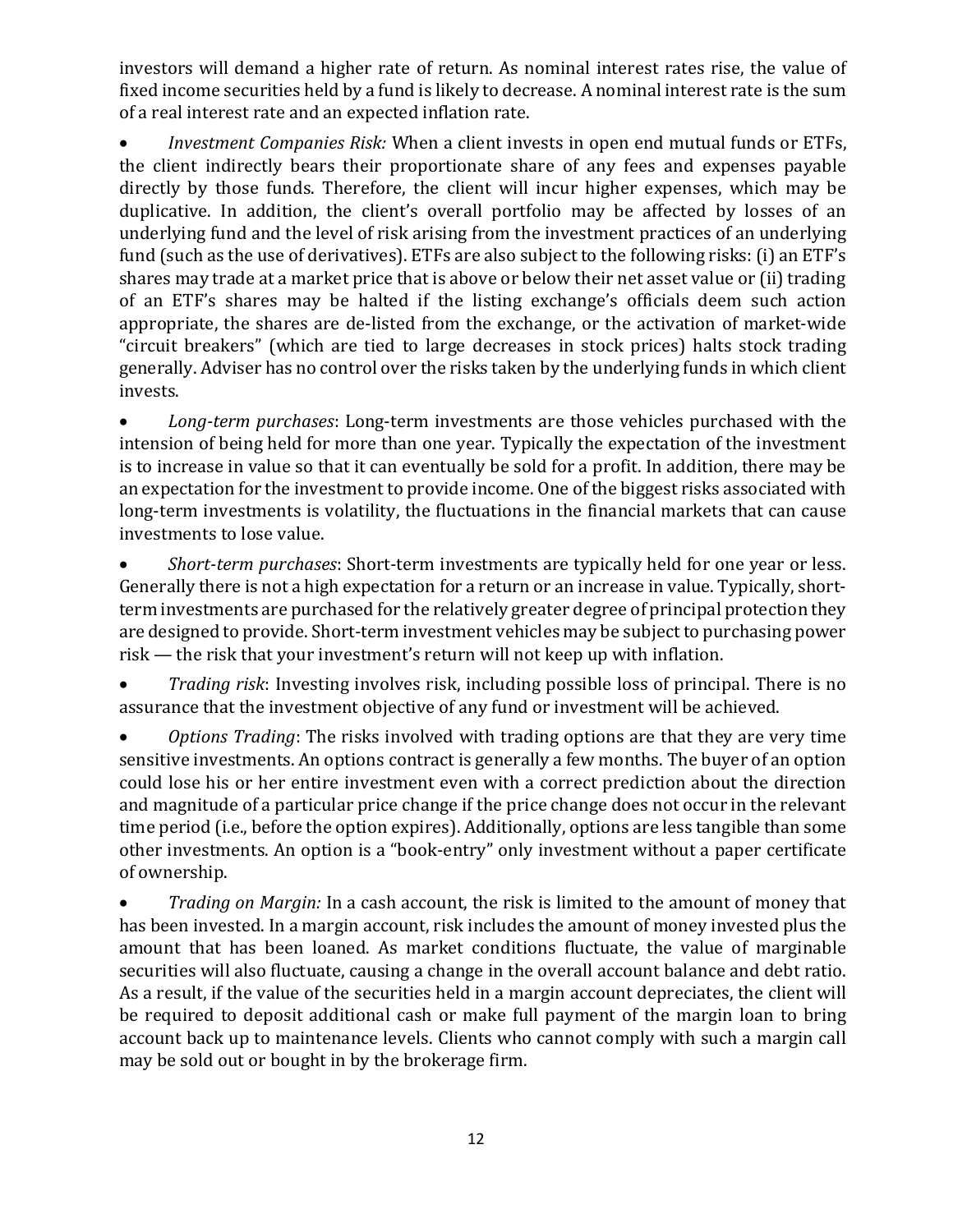• Leveraged Risk: The risks involved with using leverage may include compounding of returns (this works both ways – positive and negative), possible reset periods, volatility, use of derivatives, active trading and high expenses.

The risks associated with utilizing Sub-Advisors include:

- Manager Risk
- Sub-Advisor fails to execute the stated investment strategy
- Business Risk
- Sub-Advisor has financial or regulatory problems
- The specific risks associated with the portfolios of the Sub-Advisor's which is disclosed in the Sub-Advisors' Form ADV Part 2.

## Item 9: Disciplinary Information

## Criminal or Civil Actions

NAWA and its management have not been involved in any criminal or civil action.

## Administrative Enforcement Proceedings

NAWA and its management have not been involved in administrative enforcement proceedings.

## Self- Regulatory Organization Enforcement Proceedings

NAWA and its management have not been involved in legal or disciplinary events that are material to a Client's or prospective Client's evaluation of NAWA or the integrity of its management.

## Item 10: Other Financial Industry Activities and Affiliations

## Broker-Dealer or Representative Registration

NAWA is not registered as a broker- dealer and no affiliated representatives of NAWA are registered representatives of a broker-dealer.

## Futures or Commodity Registration

Neither NAWA nor its affiliated representatives are registered or have an application pending to register as a futures commission merchant, commodity pool operator, or a commodity trading advisor.

## Material Relationships Maintained by this Advisory Business and Conflicts of Interest

Todd Gordon has affiliated businesses as the Founder of Trading Analysis which provides investment research and analysis. He is also a contributor for NBC Universal providing market analysis. Lastly, he is a minority owner in Upstate Distilling Company, LLC. Approximately 75% of his time is spent on these activities. He may offer Clients services from those activities and will receive separate yet typical compensation.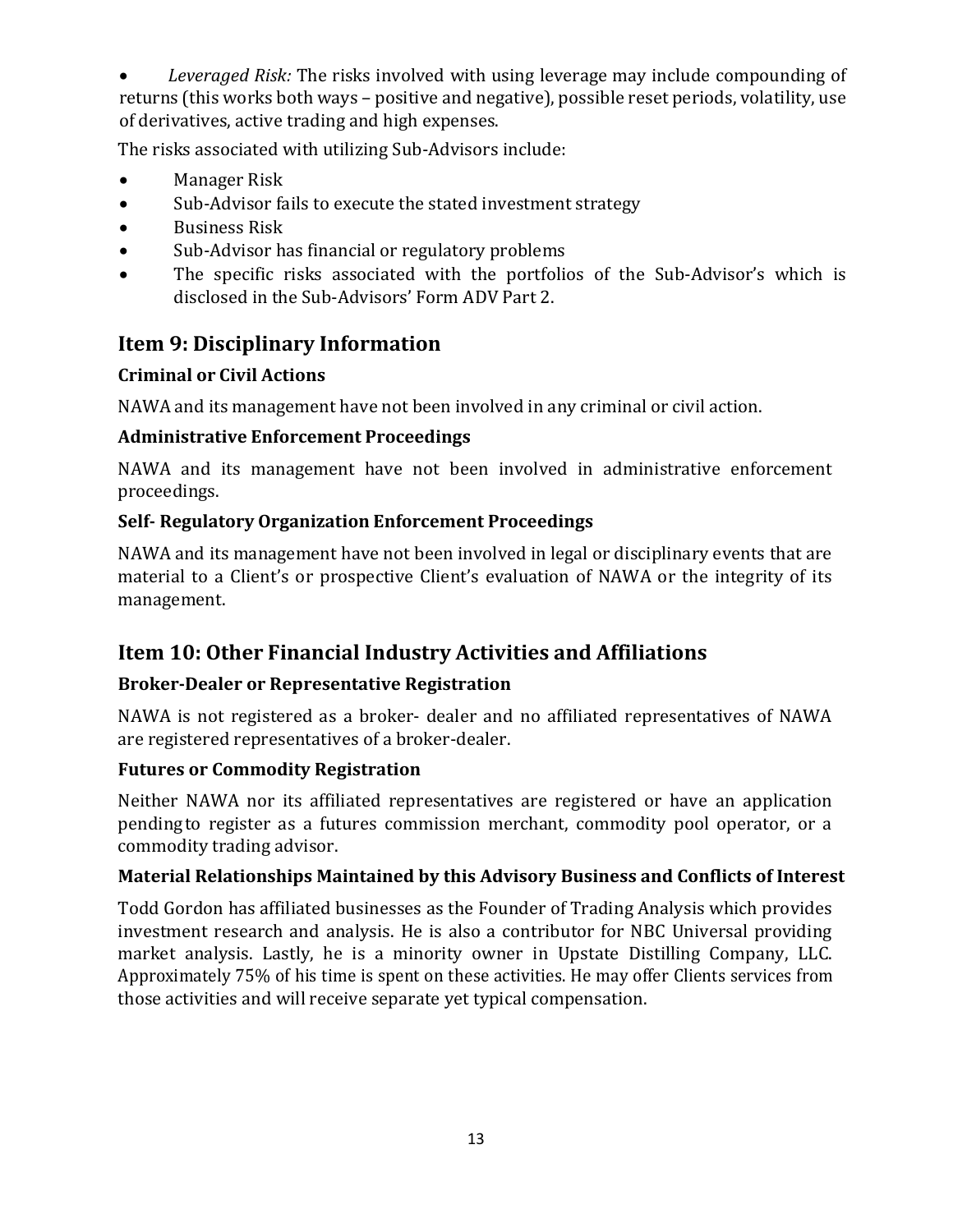These practices represent conflicts of interest because it gives an incentive to recommend these services. This conflict is mitigated by disclosures, procedures and the firm's fiduciary obligation to place the best interest of the Client first and the Clients are not required to purchase any products. Clients have the option to purchase these services through another provider of their choosing.

#### Recommendations or Selections of Other Investment Advisors and Conflicts of Interest

NAWA may also utilize the services of a Sub-Advisor to manage Clients' investment portfolios. Sub-Advisors will maintain the models or investment strategies agreed upon between Sub- Advisor and NAWA. Sub-Advisors execute all trades on behalf of NAWA in Client accounts. NAWA will be responsible for the overall direct relationship with the Client. NAWA retains the authority to terminate the Sub-Advisor relationship at NAWA's discretion.

In addition to the authority granted to NAWA, Clients will grant NAWA full discretionary authority and authorizes NAWA to select and appoint one or more independent investment advisors ("Advisors") to provide investment advisory services to Client without prior consultation with or the prior consent of Client. Such Advisors shall have all of the same authority relating to the management of Client's investment accounts as is granted to NAWA in the Agreement. In addition, at NAWA's discretion, NAWA may grant such Advisors full authority to further delegate such discretionary investment authority to additional Advisors. NAWA ensures that before selecting other advisors for Client that the other advisors are properly licensed or registered as an investment advisor.

This practice represents a conflict of interest as NAWA may select Sub-Advisors who charge a lower fee for their services than other Sub-Advisors. This conflict is mitigated by disclosures, procedures, and by the fact that NAWA has a fiduciary duty to place the best interest of the Client first and will adhere to their code of ethics.

## Item 11: Code of Ethics, Participation or Interest in Client Transactions and Personal Trading

#### Code of Ethics Description

The affiliated persons (affiliated persons include employees and/or independent contractors) of NAWA have committed to a Code of Ethics ("Code"). The purpose of our Code is to set forth standards of conduct expected of NAWA affiliated persons and addresses conflicts that may arise. The Code defines acceptable behavior for affiliated persons of NAWA. The Code reflects NAWA and its supervised persons' responsibility to act in the best interest of their Client.

One area which the Code addresses is when affiliated persons buy or sell securities for their personal accounts and how to mitigate any conflict of interest with our Clients. We do not allow any affiliated persons to use non-public material information for their personal profit or to use internal research for their personal benefit in conflict with the benefit to our Clients.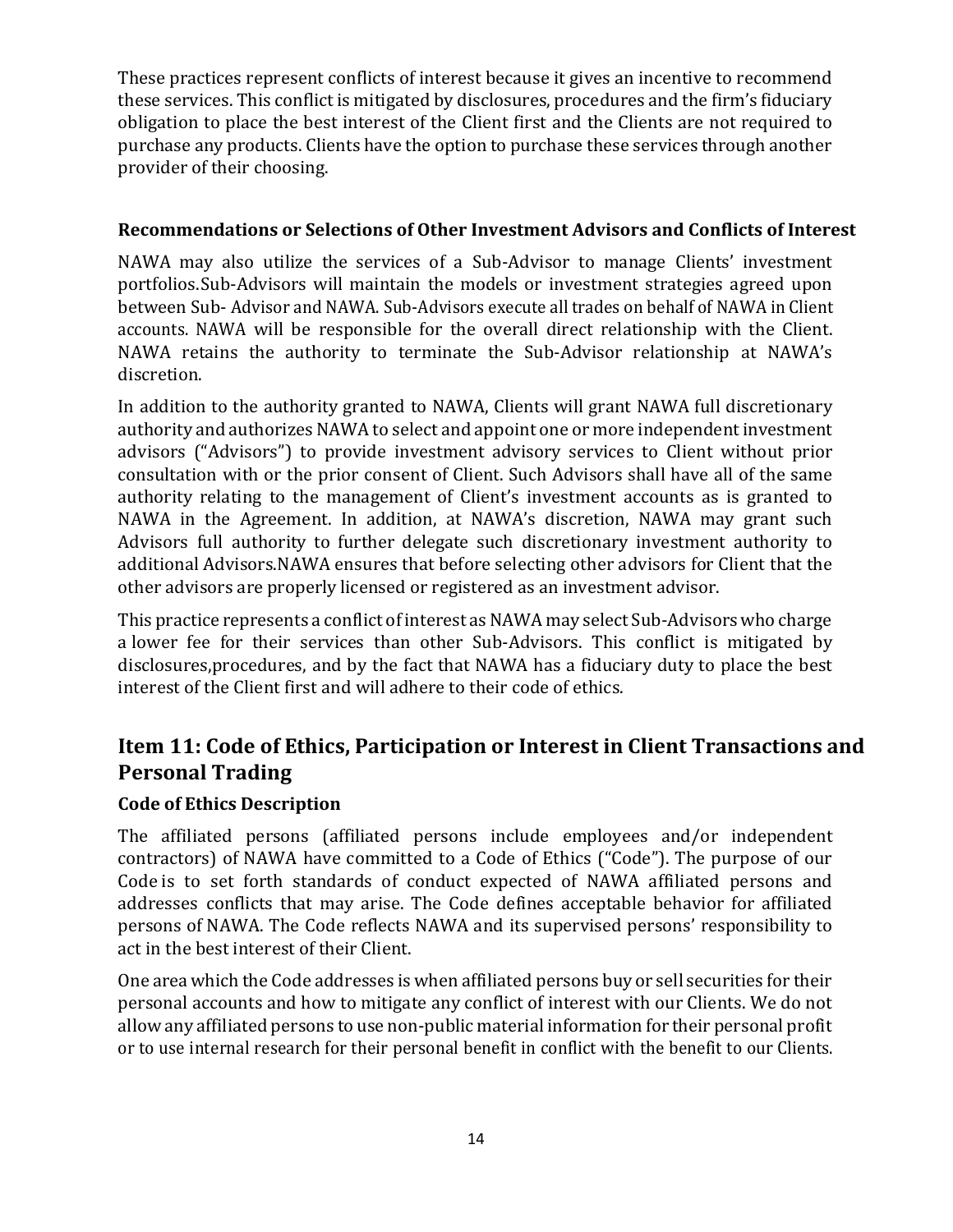NAWA's policy prohibits any person from acting upon or otherwise misusing non-public or inside information. No advisory representative or other affiliated person, officer or director of NAWA may recommend any transaction in a security or its derivative to advisory Clients or engage in personal securities transactions for a security or its derivatives if the advisory representative possesses material, non-public information regarding the security.

NAWA's Code is based on the guiding principle that the interests of the Client are our top priority. NAWA's officers, directors, advisors, and other affiliated persons have a fiduciary duty to our Clients and must diligently perform that duty to maintain the complete trust and confidence of our Clients. When a conflict arises, it is our obligation to put the Client's interests over the interests of either affiliated persons or the company. The Code applies to "access" persons. "Access" persons are affiliated persons who have access to non-public information regarding any Clients' purchase or sale of securities, or non-public information regarding the portfolio holdings of any reportable fund, who are involved in making securities recommendations to Clients, or who have access to such recommendations that are non-public.

NAWA will provide a copy of the Code of Ethics to any Client or prospective Client upon request.

#### Investment Recommendations Involving a Material Financial Interest and Conflict of Interest

NAWA and its affiliated persons do not recommend to Clients securities in which we have a material financial interest.

#### Advisory Firm Purchase of Same Securities Recommended to Clients and Conflicts of Interest

NAWA and its affiliated persons may buy or sell securities that are also held by Clients. In order to mitigate conflicts of interest such as trading ahead of Client transactions, affiliated persons are required to disclose all reportable securities transactions as well as provide NAWA with copies of their brokerage statements.

The Chief Compliance Officer of NAWA is Todd Gordon. He reviews all trades of the affiliated persons each quarter. The personal trading reviews ensure that the personal trading of affiliated persons does not affect the markets and that Clients of the firm receive preferential treatment over associated persons' transactions.

#### Client Securities Recommendations or Trades and Concurrent Advisory Firm Securities Transactions and Conflicts of Interest

NAWA may maintain a firm proprietary trading account and affiliated persons may buy or sell securities at the same time they buy or sell securities for Clients. In order to mitigate conflicts of interest such as front running, the firm and affiliated persons are required to disclose all reportable securities transactions as well as provide NAWA with copies of their brokerage statements.

The Chief Compliance Officer of NAWA is Todd Gordon. He reviews all trades of the affiliated persons each quarter. The personal trading reviews ensure that the personal trading of affiliated persons does not affect the markets and that Clients of the firm receive preferential treatment over associated persons' transactions.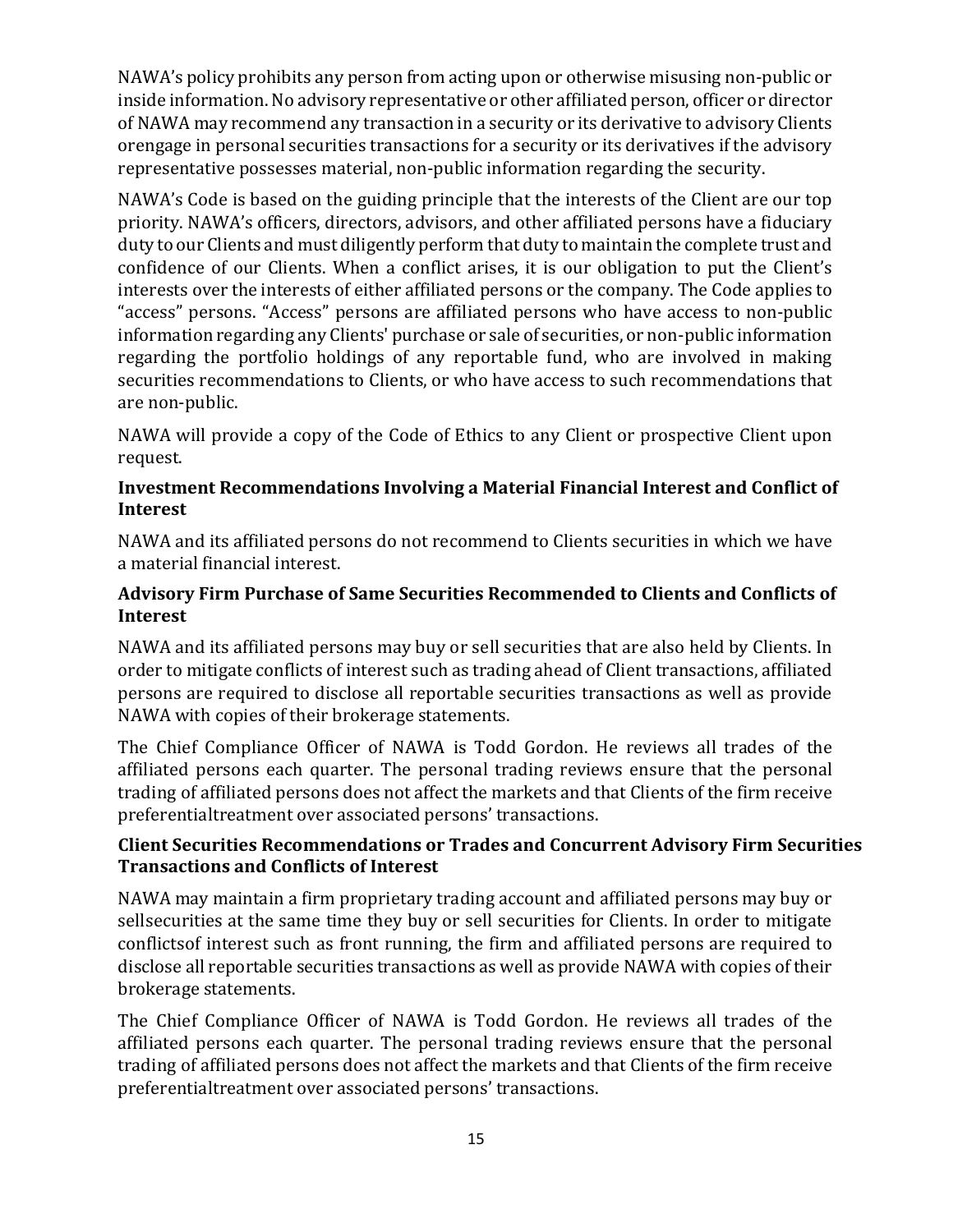## Item 12: Brokerage Practices

### Factors Used to Select Broker-Dealers for Client Transactions

NAWA will recommend the use of a particular broker-dealer based on their duty to seek best execution for the client, meaning they have an obligation to obtain the most favorable terms for a client under the circumstances. The determination of what may constitute best execution and price in the execution of a securities transaction by a broker involves a number of considerations and is subjective. Factors affecting brokerage selection include the overall direct net economic result to the portfolios, the efficiency with which the transaction is affected, the ability to effect the transaction where a large block is involved, the operational facilities of the broker-dealer, the value of an ongoing relationship with such broker and the financial strength and stability of the broker. NAWA will select appropriate brokers based on a number of factors including but not limited to their relatively low transaction fees and reporting ability. NAWA relies on its broker to provide its execution services at the best prices available. Lower fees for comparable services may be available from other sources. Clients pay for any and all custodial fees in addition to the advisory fee charged by NAWA. NAWA does not receive any portion of the trading fees.

NAWA will recommend the use of TD Ameritrade.

Research and Other Soft Dollar Benefits

The Securities and Exchange Commission defines soft dollar practices as arrangement under which products or services other than execution services are obtained by NAWA from or through a broker-dealer in exchange for directing Client transactions to the broker-dealer. Although NAWA has no formal soft dollar arrangements, NAWA may receive products, research and/or other services from custodians or broker-dealers connected to client transactions or "soft dollar benefits". As permitted by Section 28(e) of the Securities Exchange Act of 1934, NAWA receives economic benefits as a result of commissions generated from securities transactions by the custodian or broker-dealer from the accounts of NAWA. NAWA cannot ensure that a particular client will benefit from soft dollars or the client's transactions paid for the soft dollar benefits. NAWA does not seek to proportionately allocate benefits to client accounts to any soft dollar benefits generated by the accounts.

A conflict of interest exists when NAWA receives soft dollars which could result in higher commissions charged to Clients. This conflict is mitigated by the fact that NAWA has a fiduciary responsibility to act in the best interest of its Clients and the services received are beneficial to all Clients.

NAWA does not accept any of these benefits.

Brokerage for Client Referrals

NAWA does not receive client referrals from any custodian or third party in exchange for using that broker-dealer or third party.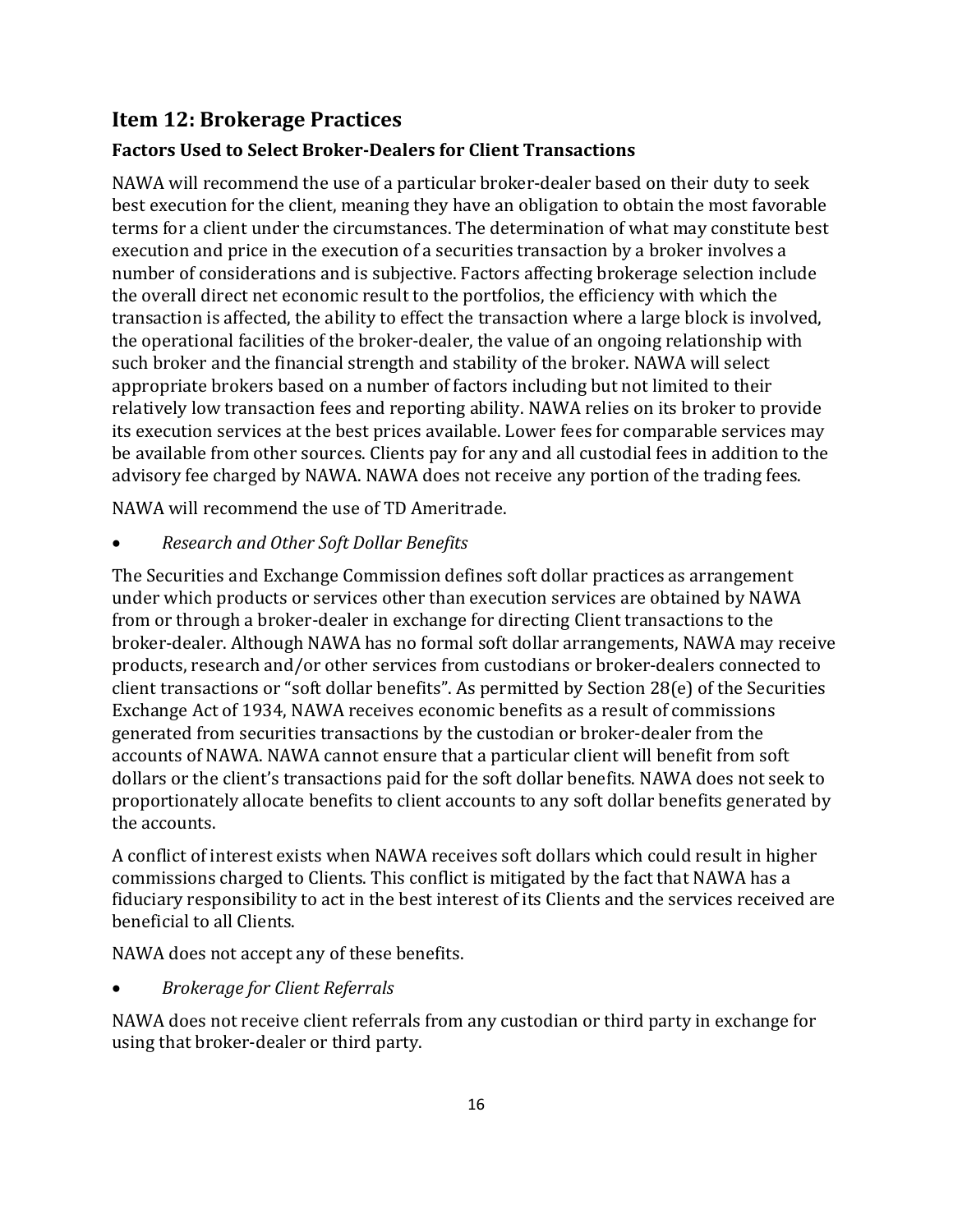#### Directed Brokerage

Clients who direct brokerage outside our recommendation may be unable to achieve the most favorable execution of client transactions as client directed brokerage may cost clients more money. For example, in a directed brokerage account, you may pay higher brokerage commissions because we may not be able to aggregate orders to reduce transaction costs, or you may receive less favorable prices.

#### Aggregating Securities Transactions for Client Accounts

NAWA manages each account separately, and therefore, does not aggregate purchases and sales and other transactions. If orders are not aggregated, some clients purchasing securities around the same time may receive a less favorable price than other clients which may cost clients more money.

## Item 13: Review of Accounts

#### Schedule for Periodic Review of Client Accounts or Financial Plans and Advisory Persons Involved

Account reviews are performed quarterly by the Chief Compliance Officer of NAWA. Account reviews are performed more frequently when market conditions dictate. Reviews of Client accounts include, but are not limited to, a review of Client documented risk tolerance, adherence to account objectives, investment time horizon, and suitability criteria, reviewing target allocations of each asset class to identify if there is an opportunity for rebalancing, and reviewing accounts for tax loss harvesting opportunities.

Financial plans generated are updated as requested by the Client and pursuant to a new or amended agreement, NAWA suggests updating at least annually.

#### Review of Client Accounts on Non-Periodic Basis

Other conditions that may trigger a review of Clients' accounts are changes in the tax laws, new investment information, and changes in a Client's own situation.

#### Content of Client Provided Reports and Frequency

Clients receive written account statements no less than quarterly for managed accounts. Account statements are issued by NAWA's custodian. Client receives confirmations of each transaction in account from Custodian and an additional statement during any month in which a transaction occurs.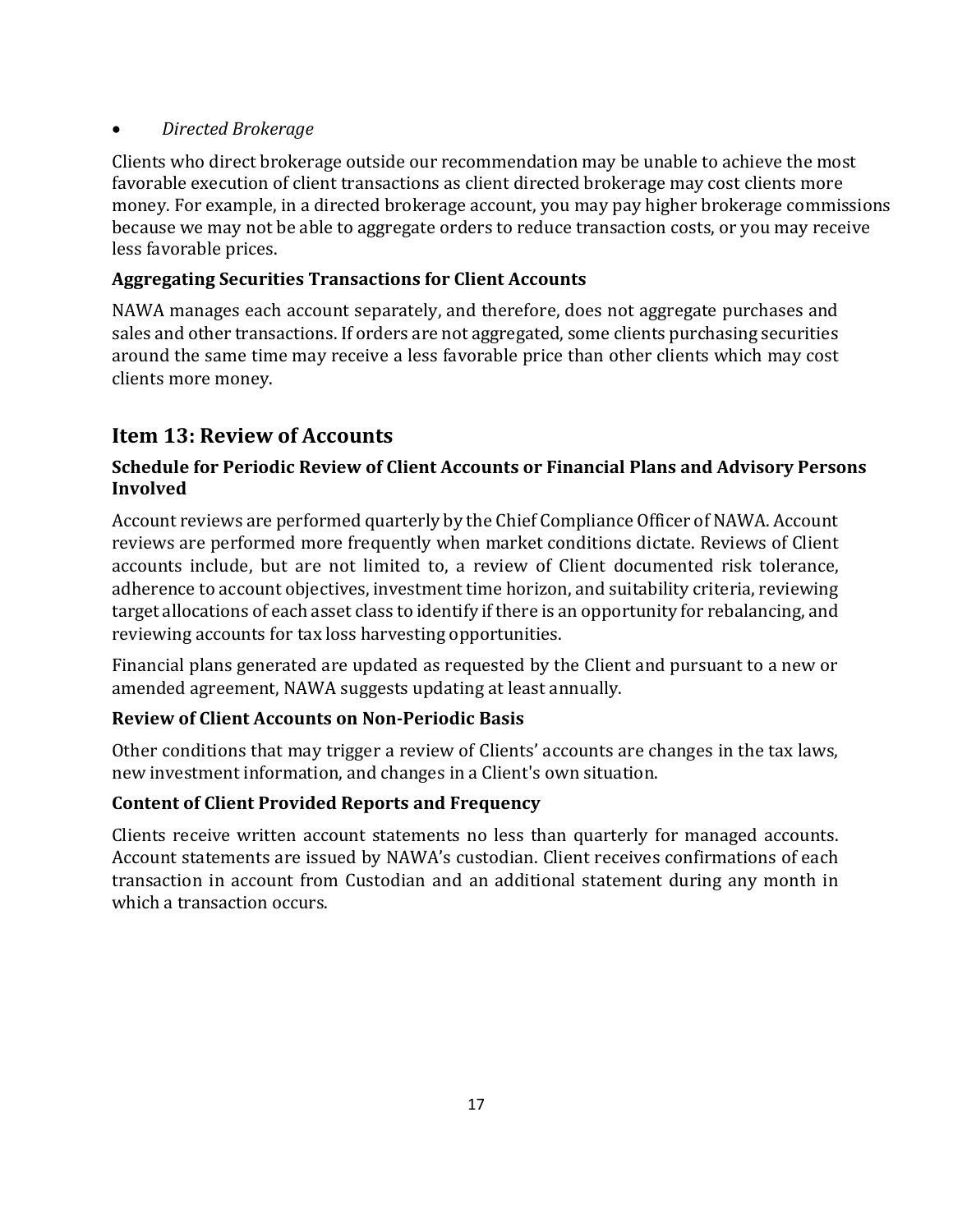## Item 14: Client Referrals and Other Compensation

#### Economic Benefits Provided to the Advisory Firm from External Sources and Conflicts of Interest

NAWA does not receive any economic benefits from external sources.

#### Advisory Firm Payments for Client Referrals

NAWA does not compensate for Client referrals.

## Item 15: Custody

#### Account Statements

All assets are held at qualified custodians, which means the custodians provide account statements directly to Clients at their address of record at least quarterly. Clients are urged to carefully compare the account statements received directly from their custodians to any documentation or reports prepared by NAWA.

NAWA is deemed to have limited custody solely because advisory fees are directly deducted from Client's accounts by the custodian on behalf of NAWA.

### Item 16: Investment Discretion

#### Discretionary Authority for Trading

NAWA requires discretionary authority to manage securities accounts on behalf of Clients. NAWA has the authority to determine, without obtaining specific Client consent, the securities to be bought or sold, and the amount of the securities to be bought or sold.

NAWA allows Clients to place certain restrictions, as outlined in the Client's Investment Policy Statement or similar document. Such restrictions could include only allowing purchases of socially conscious investments. These restrictions must be provided to NAWA in writing.

The Client approves the custodian to be used and the commission rates paid to the custodian. NAWA does not receive any portion of the transaction fees or commissions paid by the Client to the custodian.

## Item 17: Voting Client Securities

#### Proxy Votes

NAWA does not vote proxies on securities. Clients are expected to vote their own proxies. The Client will receive their proxies directly from the custodian of their account or from a transfer agent.

When assistance on voting proxies is requested, NAWA will provide recommendations to the Client. If a conflict of interest exists, it will be disclosed to the Client. If the Client requires assistance or has questions, they can reach out to the investment advisor representatives of the firm at the contact information on the cover page of this document.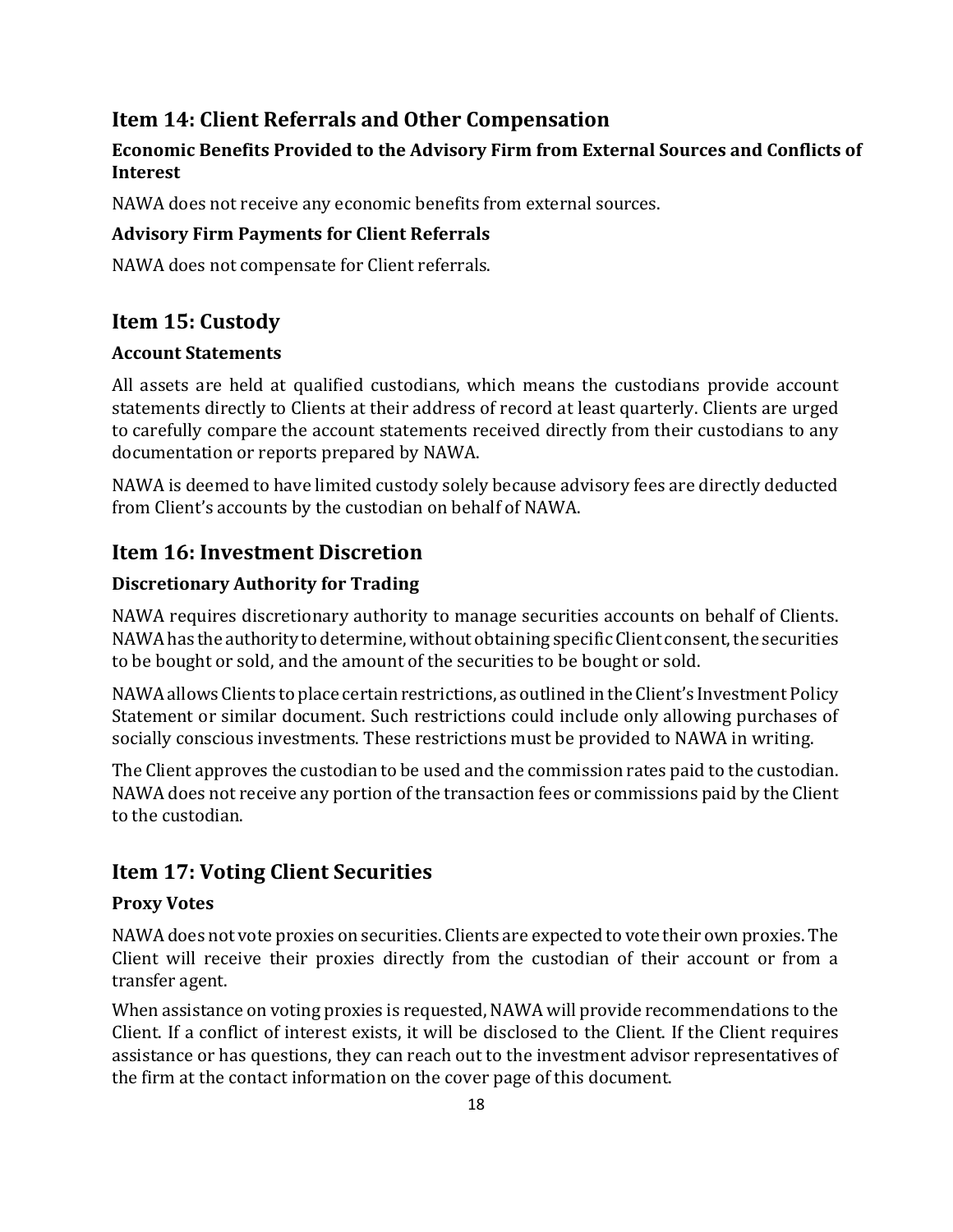## Item 18: Financial Information

## Balance Sheet

A balance sheet is not required to be provided to Clients because NAWA does not serve as a custodian for Client funds or securities and NAWA does not require prepayment of fees of more than \$500 per Client and six months or more in advance.

### Financial Conditions Reasonably Likely to Impair Advisory Firm's Ability to Meet Commitments to Clients

NAWA has no condition that is reasonably likely to impair our ability to meet contractual commitments to our Clients.

## Bankruptcy Petitions during the Past Ten Years

NAWA has not had any bankruptcy petitions in the last ten years.

## Item 19: Requirements for State Registered Advisors

## Principal Executive Officers and Management Persons

The education and business background for all management and supervised persons can be found in the Part 2B of this Brochure.

## Outside Business Activities

The outside business activities for all management and supervised persons can be found in the Part 2B of this Brochure.

## Performance Based Fee Description

Neither NAWA nor its management receive performance based fees. Please see Item 6 of the ADV 2A for more information.

### Disclosure of Material Facts Related to Arbitration or Disciplinary Actions Involving Management Persons

Neither NAWA nor its management have been involved in any of the following:

1. An award or otherwise been found liable in an arbitration claim alleging damages in excess of \$2,500, involving any of the following: An investment or an investmentrelated business or activity;

- a) Fraud, false statement(s) or omissions;
- b) Theft, embezzlement or other wrongful taking of property;
- c) Bribery, forgery, counterfeiting, or extortion;
- d) Dishonest, unfair or unethical practices.
- 2. An award or otherwise been found liable in a civil, self-regulatory organization, or administrative proceeding involving any of the following:
	- a) An investment or an investment-related business or activity;
	- b) Fraud, false statement(s) or omissions;
	- c) Theft, embezzlement or other wrongful taking of property;
	- d) Bribery, forgery, counterfeiting, or extortion;
	- e) Dishonest, unfair or unethical practices.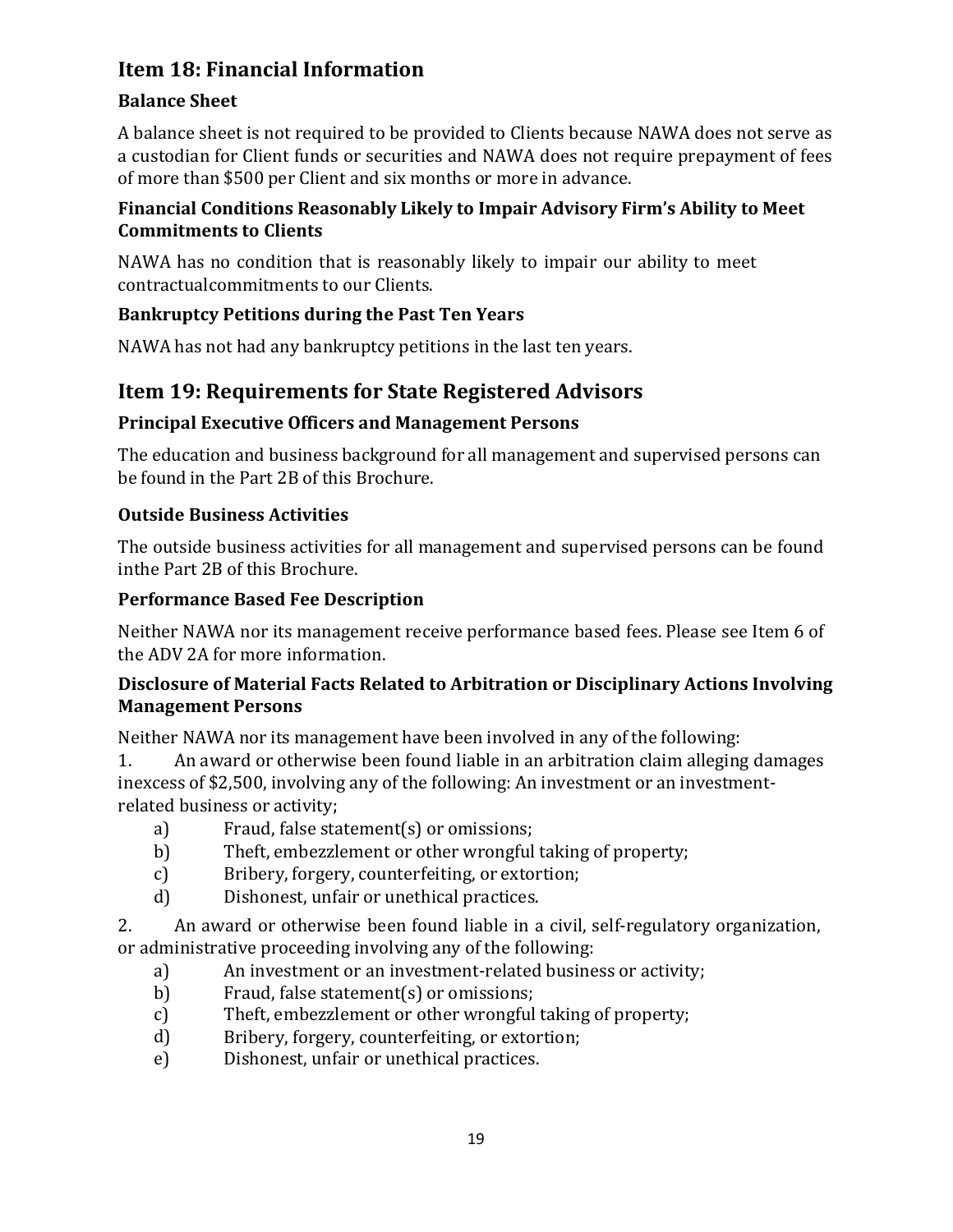### Material Relationship Maintained by this Advisory Business or Management persons with Issuers of Securities

There are no material relationships with issuers of securities to disclose.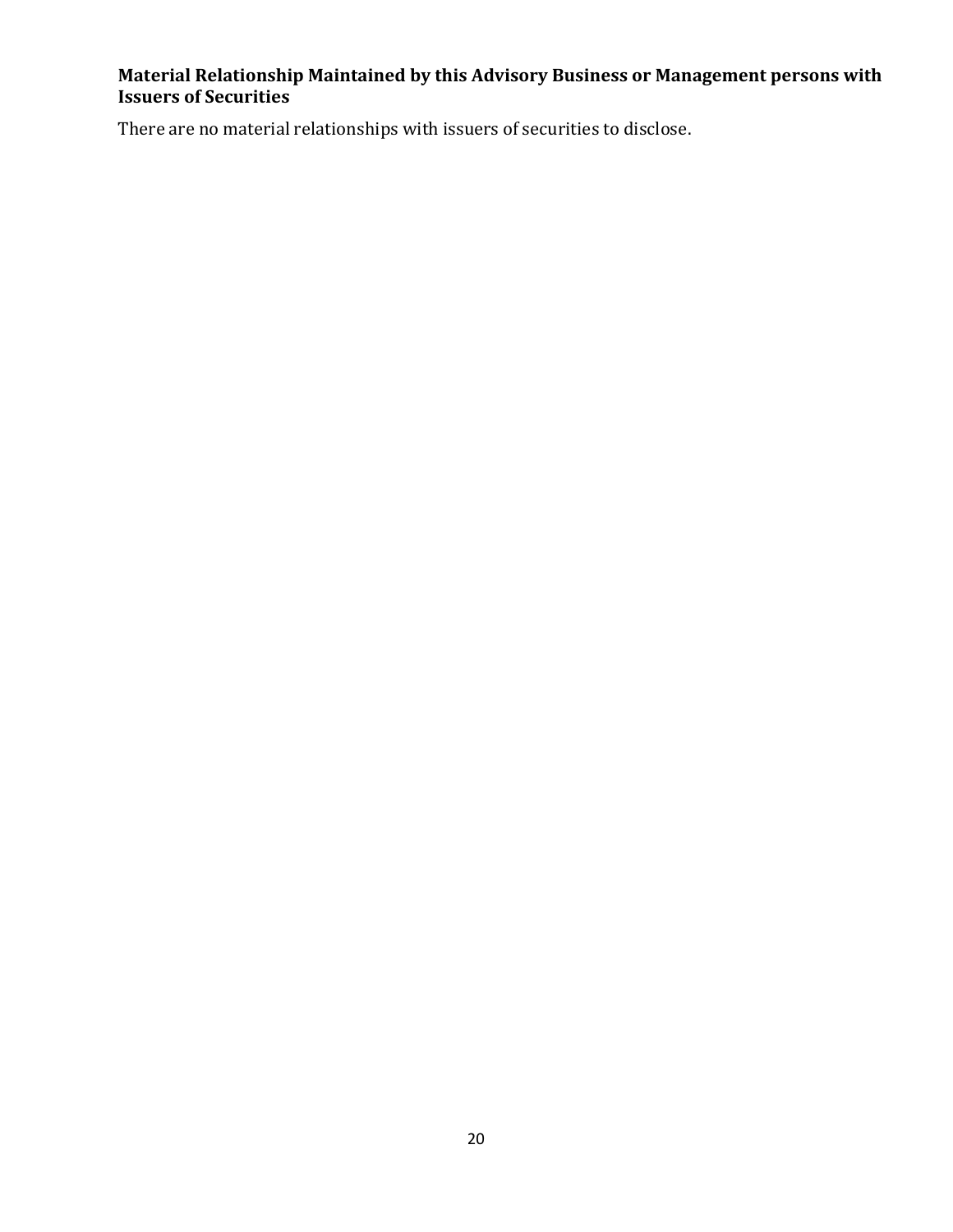Item 1 Cover Page Supervised Person Brochure Form ADV Part 2B

#### Office Address:

13 Primrose Circle Saratoga Springs, NY 12866

Tel: (908) 342-5174

todd@newagewealth.com

www.newagewealth.com



## New Age Wealth Advisors LLC

Todd Gordon

This brochure supplement provides information about Todd Gordon and supplements the New Age Wealth Advisors LLC brochure. You should have received a copy of that brochure. Please contact Todd Gordon if you did not receive the brochure or if you have any questions about the contents of this supplement.

Additional information about Todd Gordon (CRD #4731474) is available on the SEC's website at www.adviserinfo.sec.gov.

January 19th, 2022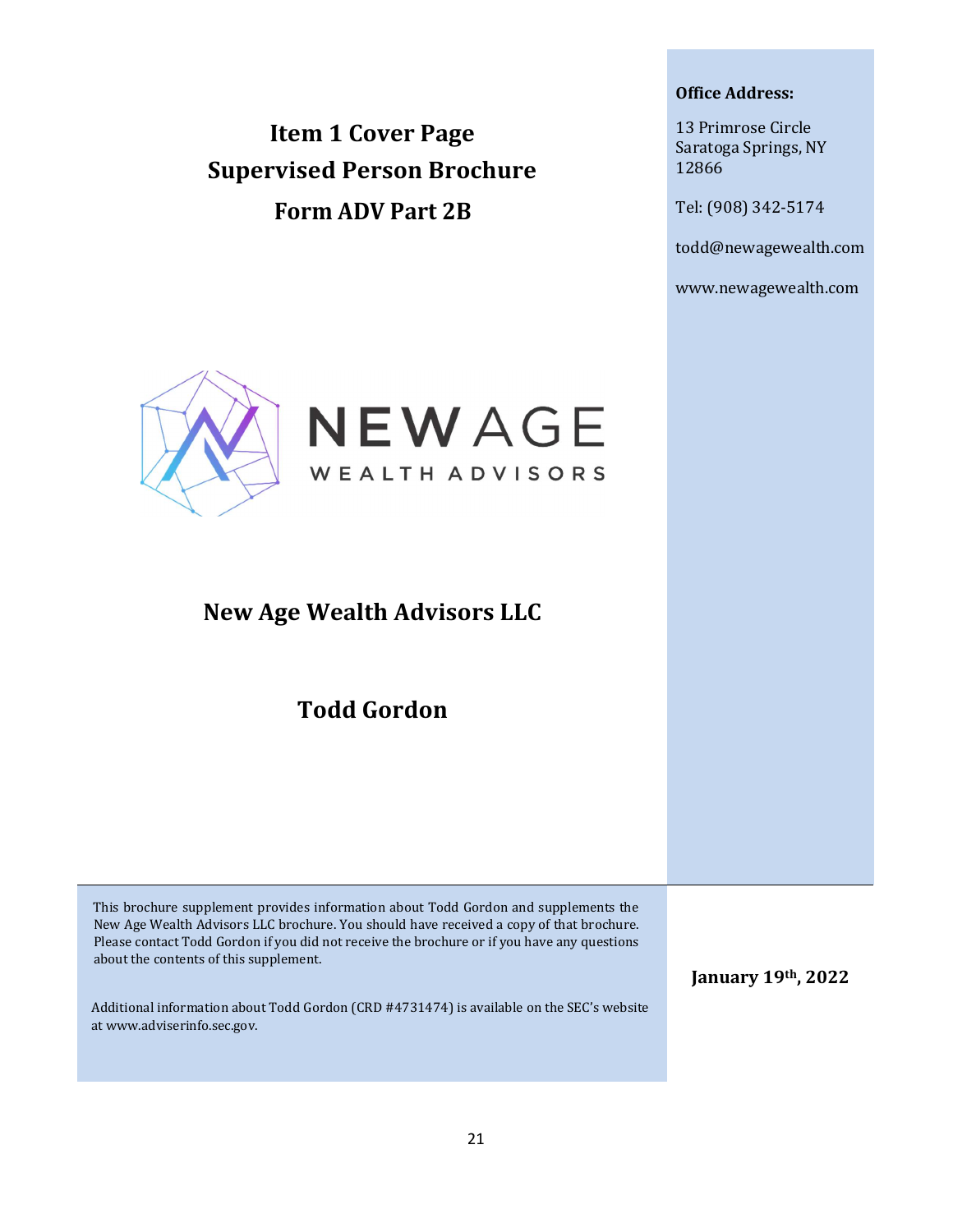## Brochure Supplement (Part 2B of Form ADV)

## Supervised Person Brochure Principal Executive Officer – Todd Gordon

Year of birth: 1979

## Item 2 - Educational Background and Business Experience

Educational Background:

- St Lawrence University; Economics
- SUNY Albany NY; Bachelor of Arts in Economics

Business Experience:

- New Age Wealth Advisors LLC; Managing Member/Investment Advisor
- Representative; 07/2021 Present
- Trading Analysis; Founder; 12/2012 Present
- NBC Universal; CNBC Contributor; 01/2010 Present

## Item 3 - Disciplinary Information

A. Todd Gordon has never been involved in a criminal or civil action in a domestic, foreign or military court of competent jurisdiction for which he:

1. Was convicted of, or pled guilty or nolo contender ("no contest") to (a) any felony; (b) misdemeanor that involved investments or an investment-related business, fraud, false statement or omissions, wrongful taking of property, bribery, perjury, counterfeiting, or extortion; or (c) a conspiracy to commit any of these offenses;

2. Is the named subject of a pending criminal proceeding that involves an investmentrelated business, fraud, false statements or omissions, wrongful taking of property, bribery, perjury, forgery, counterfeiting, extortion, or a conspiracy to commit any of these offenses;

3. Was found to have been involved in a violation of an investment-related statute or regulation; or

4. Was the subject of any order, judgement or decree permanently or temporarily enjoining, or otherwise limiting, him from engaging in any investment related activity, or from violating any investment-related statute, rule, or order.

B. Todd Gordon never had an administrative proceeding before the SEC, any other federal regulatory agency, any state regulatory agency, or any foreign financial regulatory authority in which he:

1. Was found to have caused an investment-related business to lose its authorization to do business; or the subject of an order by the agency or authority;

2. Was found to have been involved in a violation of an investment-related statute or regulation or was the subject of an order by the agency or authority

(a)denying, suspending or revoking the authorization of the supervised person to act in an investment-related business; (b) barring or suspending his association with an investment- related business; (c) otherwise significantly limiting his investment-related activities; or (d) imposing a civil money penalty of more than \$2,500 on him.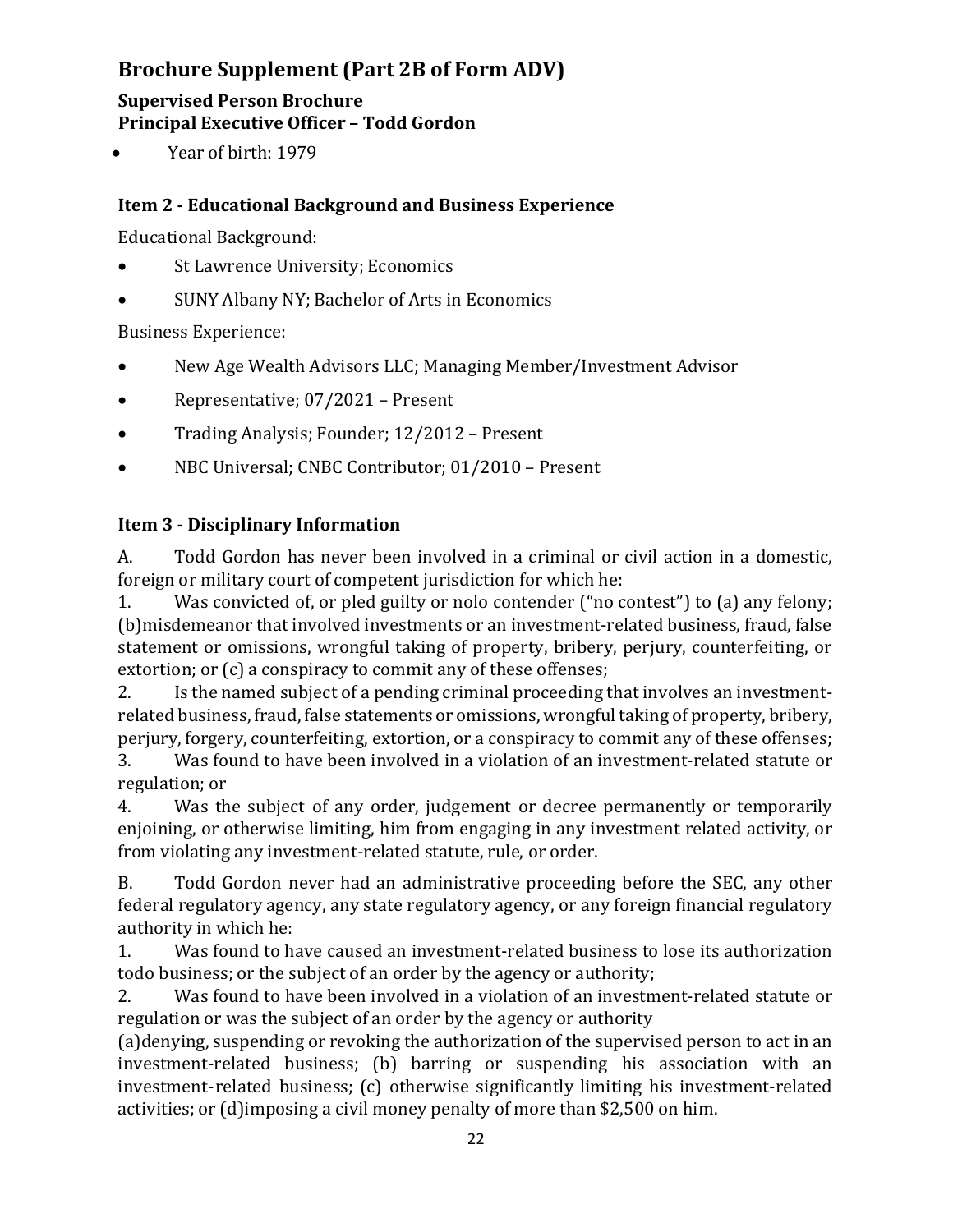C. Todd Gordon has never been the subject of a self-regulatory organization (SRO) proceeding in which he:

1. Was found to have caused an investment-related business to lose its authorization todo business; or

2. Was found to have been involved in a violation of the SRO's rules and was: (a) barred or suspended from membership or from association with other members, or was expelled from membership; (b) otherwise significantly limited from investment-related activities; or

(c) fined more than \$2,500.

D. Todd Gordon has not been involved in any other hearing or formal adjudication in which a professional attainment, designation, or license of the supervised person was revoked or suspended because of a violation of rules relating to professional conduct.

## Item 4 - Other Business Activities

Todd Gordon has affiliated businesses as the Founder of Trading Analysis which provides investment research and analysis. He is also a contributor for NBC Universal providing market analysis. Lastly, he is a minority owner in Upstate Distilling Company, LLC. Approximately 75% of his time is spent on these activities. He may offer Clients services from those activities and will receive separate yet typical compensation.

These practices represent conflicts of interest because it gives an incentive to recommend these services. This conflict is mitigated by disclosures, procedures and the firm's fiduciary obligation to place the best interest of the Client first and the Clients are not required to purchase any products. Clients have the option to purchase these services through another provider of their choosing.

## Item 5 - Additional Compensation

Todd Gordon does not receive any performance-based fees nor compensation for advisory services other than what is described in Item 5 of the ADV 2A.

## Item 6 - Supervision

Since Todd Gordon is the sole owner and investment adviser representative of NAWA he is solely responsible for all supervision and formulation and monitoring of investment advice offered to Clients. He will adhere to the policies and procedures as described in the firm's Compliance Manual. He can be reached at todd@newagewealth.com or (908) 342-5174.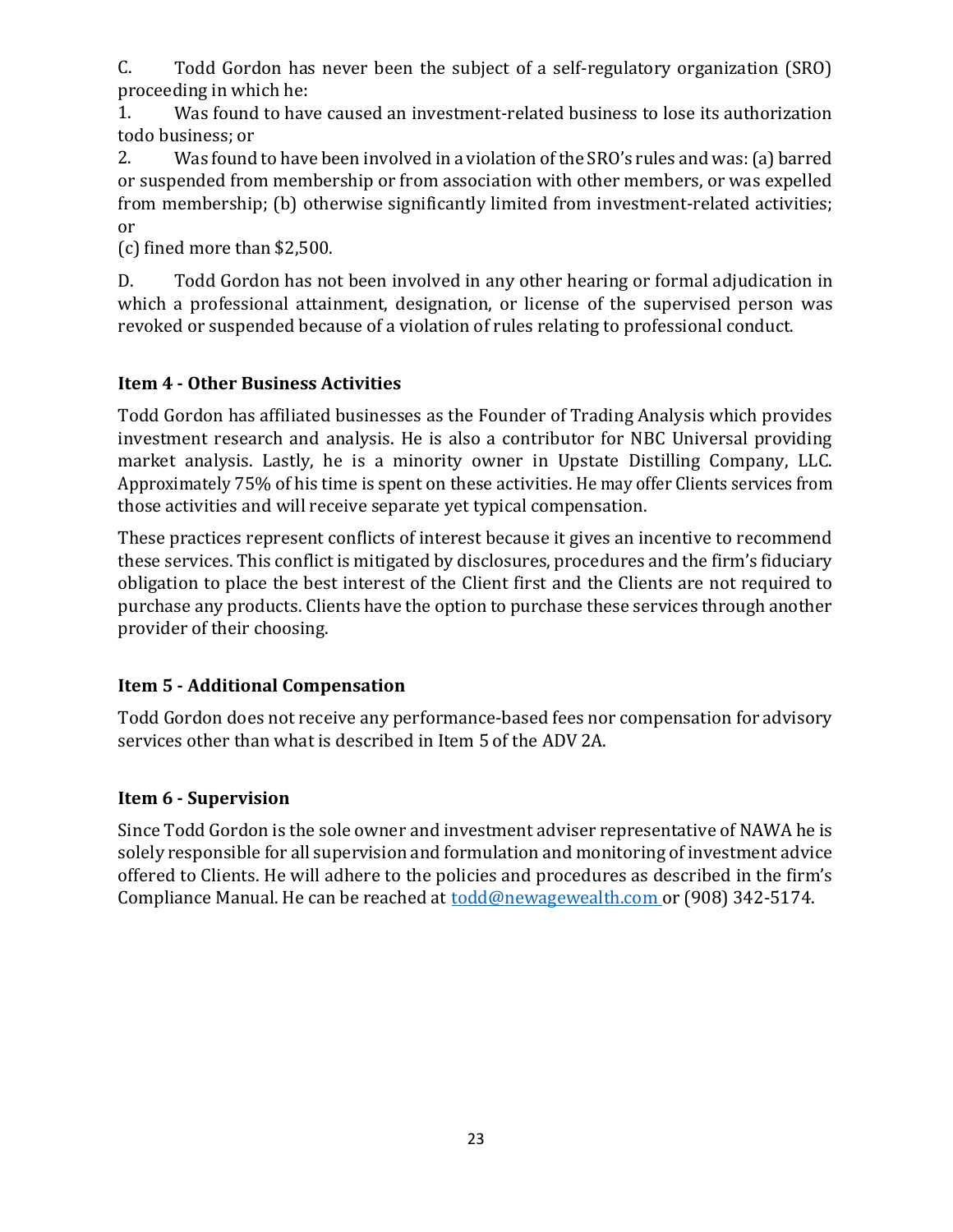### Item 7 - Requirements for State-Registered Advisors

A. Todd Gordon has not been involved in any of the following:

1. An award or otherwise been found liable in an arbitration claim alleging damages in excess of \$2,500 involving any of the following:

- a) An investment or an investment-related business or activity;
- b) Fraud, false statement(s) or omissions;
- c) Theft, embezzlement or other wrongful taking of property;
- d) Bribery, forgery, counterfeiting, or extortion;
- e) Dishonest, unfair or unethical practices.

2. An award or otherwise been found liable in a civil, self-regulatory organization, or administrative proceeding involving any of the following:

- a) An investment or an investment-related business or activity;
- b) Fraud, false statement(s) or omissions;
- c) Theft, embezzlement or other wrongful taking of property;
- d) Bribery, forgery, counterfeiting, or extortion;
- e) Dishonest, unfair or unethical practices.
- B. Todd Gordon has never been the subject of a bankruptcy petition.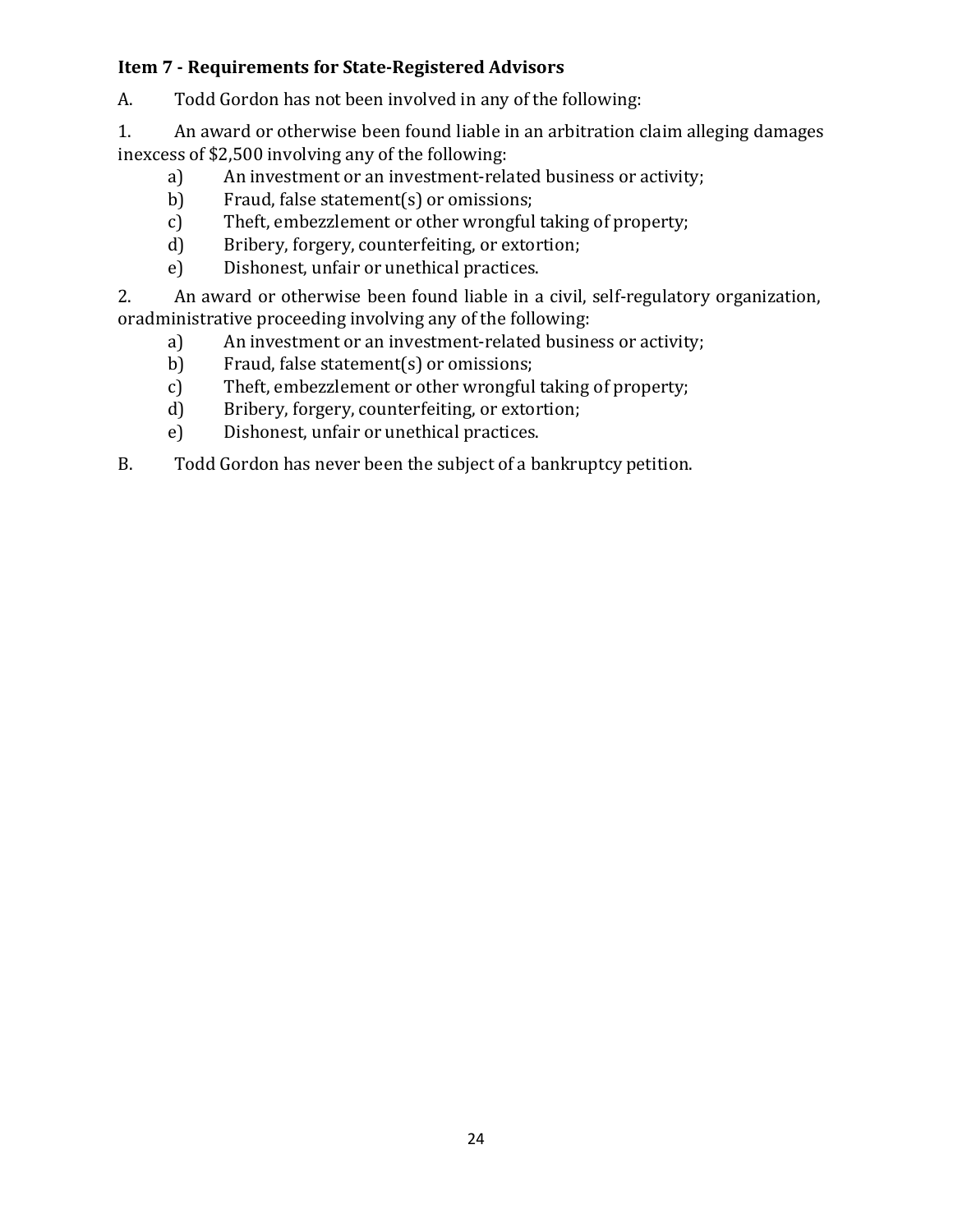Item 1 Cover Page Supervised Person Brochure Form ADV Part 2B

#### Office Address:

13 Primrose Circle Saratoga Springs, NY 12866

Tel: (908) 342-5174

ryan@newagewealth.com

www.newagewealth.com



## New Age Wealth Advisors LLC

Ryan Bouchey

This brochure supplement provides information about Ryan Bouchey and supplements the New Age Wealth Advisors LLC brochure. You should have received a copy of that brochure. Please contact Ryan Bouchey if you did not receive the brochure or if you have any questions about the contents of this supplement.

Additional information about Ryan Bouchey CRD #5457587) is available on the SEC's website at www.adviserinfo.sec.gov.

January 19th, 2022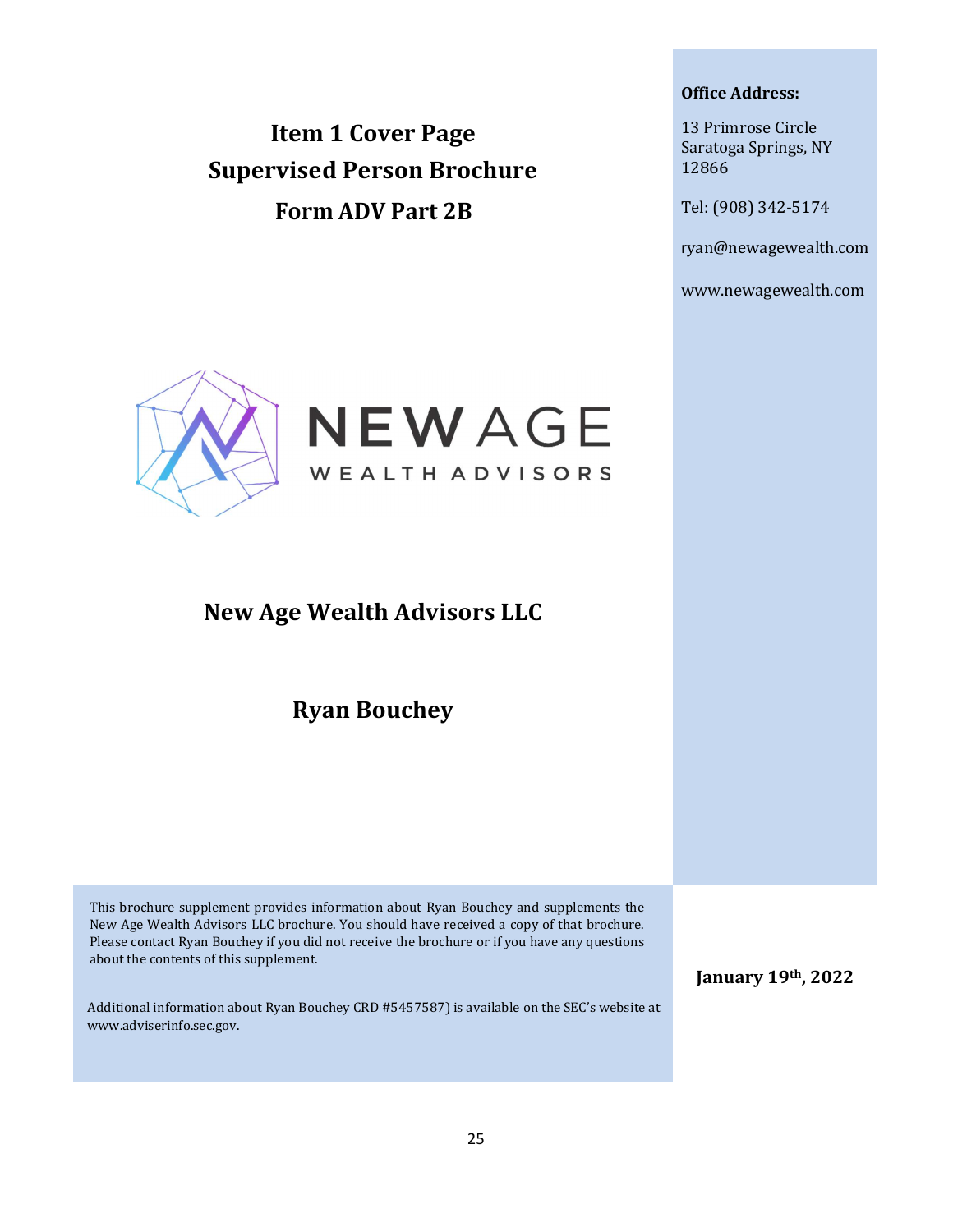## Brochure Supplement (Part 2B of Form ADV)

### Supervised Person Brochure Investment Advisor Representative– Ryan Bouchey

Year of birth: 1984

### Item 2 - Educational Background and Business Experience

Educational Background:

- Bentley University; Bachelor of Science Finance
- Bentley University; Master's in Financial Planning & Certificate in Taxation Business Experience:
- New Age Wealth Advisors LLC; Investment Advisor Representative; 10/2021 – Present
- Bouchey Financial Group; Investment Advisor Representative; 9/2012 9-2021
- Ernst & Young Financial Services Office; 7/2007 8-2012

### Item 3 - Disciplinary Information

A. Ryan Bouchey has never been involved in a criminal or civil action in a domestic, foreign or military court of competent jurisdiction for which he:

1. Was convicted of, or pled guilty or nolo contender ("no contest") to (a) any felony; (b) misdemeanor that involved investments or an investment-related business, fraud, false statement or omissions, wrongful taking of property, bribery, perjury, counterfeiting, or extortion; or (c) a conspiracy to commit any of these offenses;

2. Is the named subject of a pending criminal proceeding that involves an investmentrelated business, fraud, false statements or omissions, wrongful taking of property, bribery, perjury, forgery, counterfeiting, extortion, or a conspiracy to commit any of these offenses;

3. Was found to have been involved in a violation of an investment-related statute or regulation; or

4. Was the subject of any order, judgement or decree permanently or temporarily enjoining, or otherwise limiting, him from engaging in any investment related activity, or from violating any investment-related statute, rule, or order.

B. Ryan Bouchey never had an administrative proceeding before the SEC, any other federal regulatory agency, any state regulatory agency, or any foreign financial regulatory authority in which he:

1. Was found to have caused an investment-related business to lose its authorization to do business; or the subject of an order by the agency or authority;

2. Was found to have been involved in a violation of an investment-related statute or regulation or was the subject of an order by the agency or authority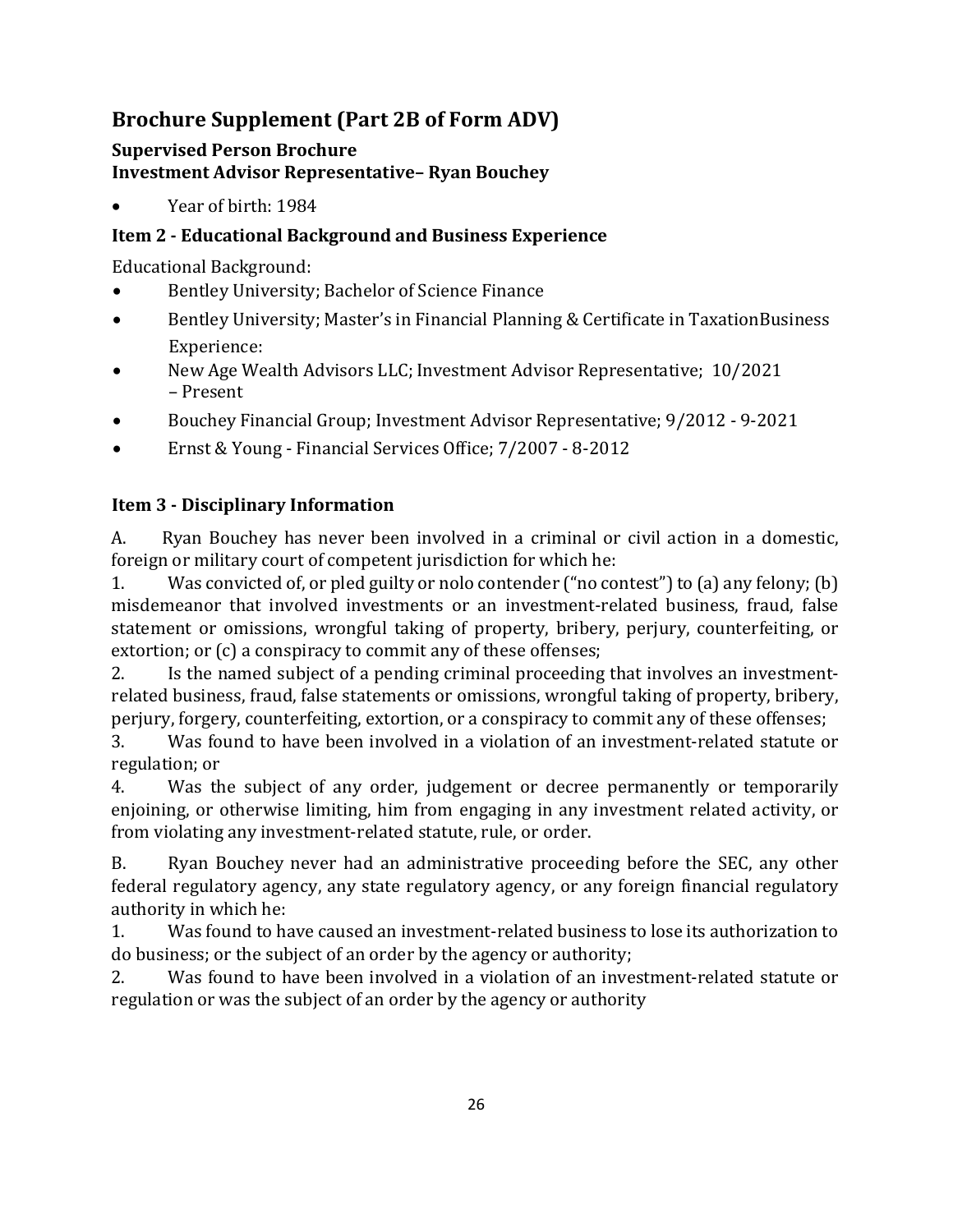(a)denying, suspending or revoking the authorization of the supervised person to act in an investment-related business; (b) barring or suspending his association with an investment- related business; (c) otherwise significantly limiting his investment-related activities; or (d) imposing a civil money penalty of more than \$2,500 on him.

C. Ryan Bouchey has never been the subject of a self-regulatory organization (SRO) proceeding in which he:

1. Was found to have caused an investment-related business to lose its authorization to do business; or

2. Was found to have been involved in a violation of the SRO's rules and was: (a) barred or suspended from membership or from association with other members, or was expelled from membership; (b) otherwise significantly limited from investment-related activities; or (c) fined more than \$2,500.

D. Ryan Bouchey has not been involved in any other hearing or formal adjudication in which a professional attainment, designation, or license of the supervised person was revoked or suspended because of a violation of rules relating to professional conduct.

## Item 4 - Other Business Activities

 $N/A$ 

### Item 5 - Additional Compensation

Ryan Bouchey does not receive any performance-based fees nor compensation for advisory services other than what is described in Item 5 of the ADV 2A.

## Item 6 - Supervision

Ryan Bouchey will be supervised by Todd Gordon. He will adhere to the policies and procedures as described in the firm's Compliance Manual. Todd can be reached at todd@newagewealth.com or (908) 342-5174.

## Item 7 - Requirements for State-Registered Advisors

- A. Ryan Bouchey has not been involved in any of the following:
- 1. An award or otherwise been found liable in an arbitration claim alleging damages in excess of \$2,500 involving any of the following:
	- a) An investment or an investment-related business or activity;
	- b) Fraud, false statement(s) or omissions;
	- c) Theft, embezzlement or other wrongful taking of property;
	- d) Bribery, forgery, counterfeiting, or extortion;
	- e) Dishonest, unfair or unethical practices.
- 2. An award or otherwise been found liable in a civil, self-regulatory organization, or administrative proceeding involving any of the following:
	- a) An investment or an investment-related business or activity;
	- b) Fraud, false statement(s) or omissions;
	- c) Theft, embezzlement or other wrongful taking of property